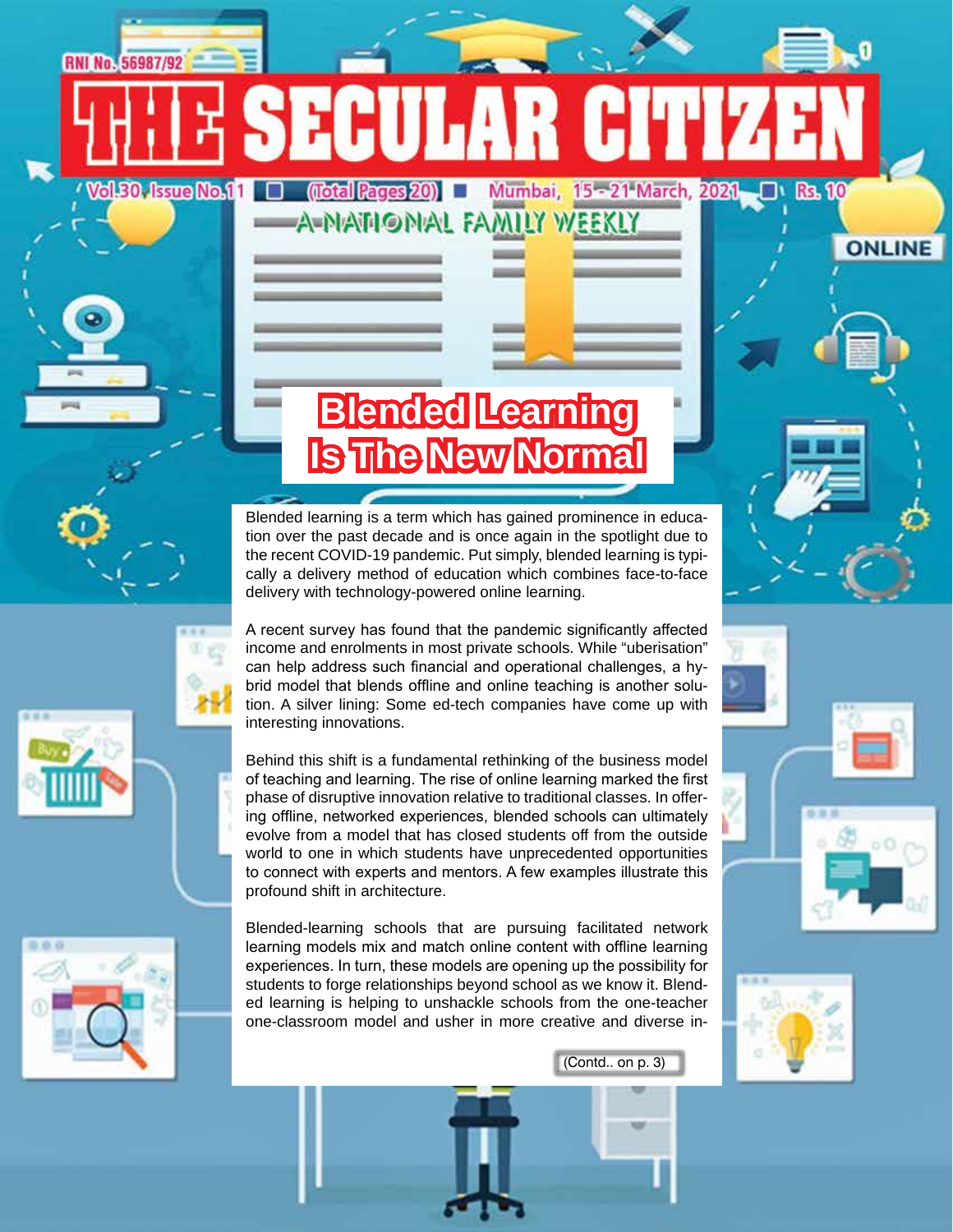# **International Women's Day – Let's Dream Big, Achieve Big**

**This year, the UN theme of the<br>International Women's Day on<br>8th March is, "Women in Lead-<br>ership: Achieving an Equal Future in** International Women's Day on 8th March is, "Women in Leadership: Achieving an Equal Future in a COVID-19 World." Although the theme celebrates the tremendous efforts taken by women towards recovery from the COVID-19 which was very evident and exemplary, it

also focuses on the importance of women leadership in shaping a more equal and promising future. Through this theme, the 'UN Women' seek for effective participation and decision making rights for women in all areas of life through empowerment of women and girls. Despite several socio-economic barriers over the centuries, women have fought their way out to emerge as winners and contributors in almost every

segment of life. They are slowly and steadily breaking the glass ceiling to take charge and occupy leadership positions in all sectors to leverage their immense potential. International women's day signifies and celebrates women and their valuable contribution to their families, society, nation and the world at large.

Women are an important pillar of society. They have been bestowed upon the capability of playing multiple roles such as mother, wife, sister, daughter, friend and a professional in her respective role at work place. Speaking from my own personal experience, I believe that every woman has the power to transform society. God has

created women with a special plan and purpose and am grateful to our Lord Jesus Christ for His continual grace in fulfilling the vision to reach out to the children of our nation and to the poor and needy of the society.

Although women bring along essential knowledge, skills, resources and ex-

Over the centuries, women trailblazers and pioneers have added to human knowledge and skill in every field. While this international day reminds us about millions of women across the globe who have no proper access to education, health care and equal opportunities, it also exhorts us to en-



perience, they need to be empowered and encouraged. Steve Maraboli has wonderfully said, *"The empowered woman is powerful beyond measure and beautiful beyond description."* Indeed, the presence of women leadership is gradually reflected in entrepreneurship, administration, education, engineering, health, etc. at regional, national, and global levels. We have a recent example of Dr. Swati Mohan, an Indian American scientist, who played a pivotal role in the landing of the historic Mars Perseverance Rover. It is fascinating to witness women achieving new milestones. Empowered women are becoming the change makers and social transformers.

courage the leader within each of us. I congratulate every woman changing lives as she plays diverse roles effectively. Today, let us connect with all women to inspire them and celebrate the special gift of womanhood with an assurance that the future is bright, equal, safe and rewarding. Let us make the best of our abilities to collaborate, connect, empathize, listen, nurture, and communicate to achieve big in our lives for the betterment of our society.

> Wish you a very Happy Women's Day!

*Grace Pinto, Managing Director, Ryan Group of Institutions* **RONIDA**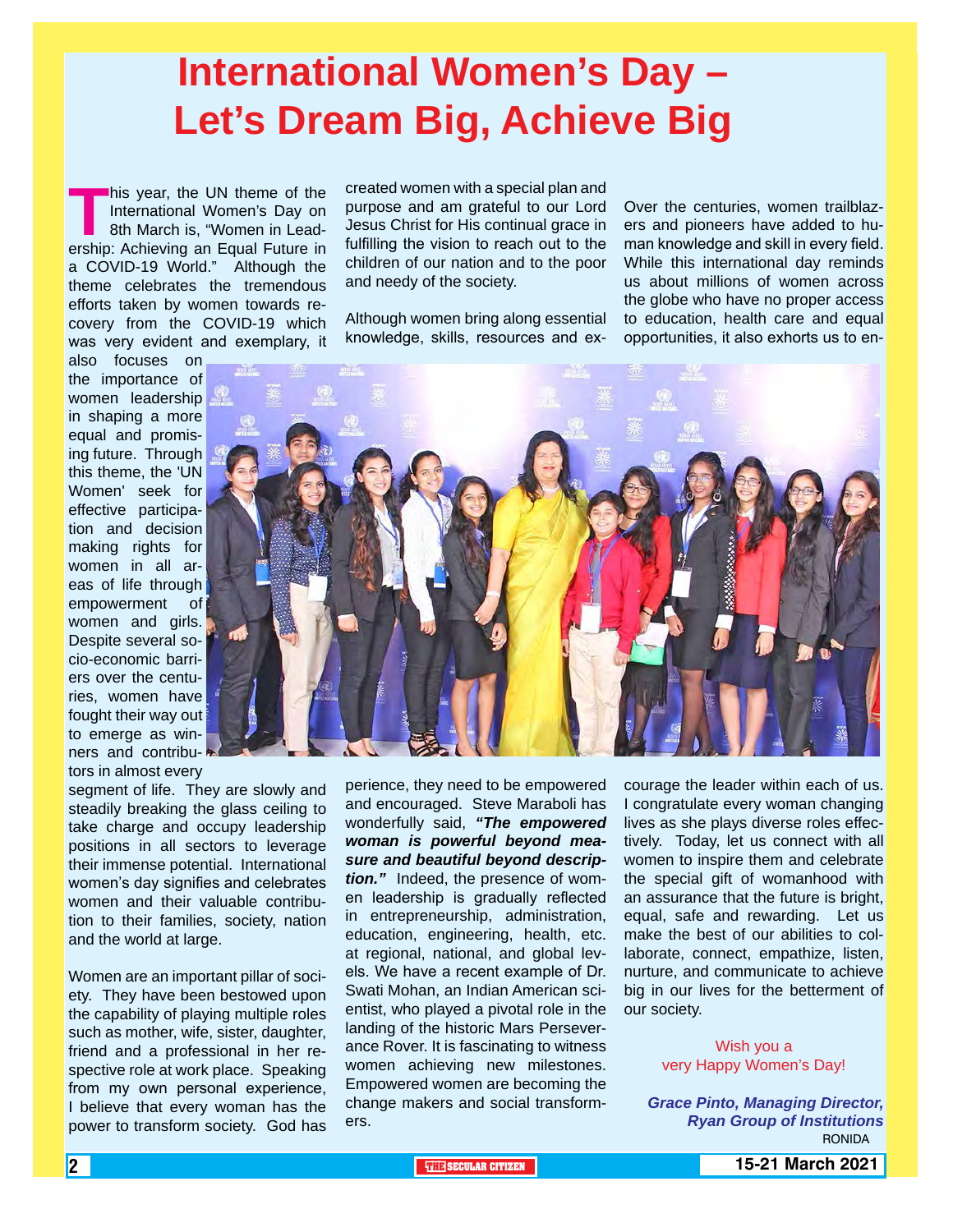

Our bank account details for Fund Transfer : Account Name: The Secular Citizen, Current Account No. 03552000006744, Bank: HDFC Bank, Branch : CST - Mumbai VT, ISFC code: HDFC0000355

(Contd.. from p. 1)

structional approaches. Beyond just restructuring the classroom. blended-learning models are starting to open up new connections and diversify students' networks. This has huge potential to address not just achievement gaps, but opportunity gaps.

Over the years, we've seen many blended-learning classrooms leverage software to differentiate and personalize learning pathways with greater precision and flexibility. Blended learning can be an engine that accelerates data-driven instruction to new heights. But a less-talkedabout phenomenon is the possibility of blended learning multiplying the sources of content and experiences students turn to, including adults and experts beyond the four walls of the classroom. In these models school is not just a building anymore and teachers are not the only adults with whom students can learn.

Transition from face-to-face to a virtual world should be carefully planned and demonstrate a balance of asynchronous and synchronous

activities. This balance will provide students with an opportunity to work with their peers, as well as independently. One way of identifying this balance is to ask students for their preferences and consider individual circumstances such as childcare, health issues or other commitments and constraints.

How education providers choose to combine these two elements will depend on a number of factors such as the level of study, student profile, infrastructure and course content. However, it has become generally accepted that optimised blended learning occurs when technology is used to consume content that aids developing knowledge and understanding, while face-to-face class time is used to open up more student engagement with the material, or to zone in on problem areas.

The COVID-19 situation has affected many aspects of education such as teaching, learning, assessments and student support, and blended learning has become more topical than ever. Schools, colleges and universities find themselves urgently seeking solutions to the challenges around

adhering to social distancing. Despite the challenges, the current situation is an opportunity for education providers to fully embrace modern best practices and new technologies, even if this means breaking out of the comfort zone. This is where blended learning can assist with these challenges. In its normal mode, blended learning essentially aims to reduce the amount of time students need to spend on site. At a larger scale this then inevitably leads to a reduction in overall students on site at any given time.

The new norm we find ourselves in looks set to remain for a good while yet. In that time, new adopters of blended learning will be encouraged to find ways of making it work for them, not only for the next few months but for the foreseeable future. Many providers may find that blended learning is not only necessary to survival, but an essential delivery method for long-term success.

*—Jayanthi Subramaniam*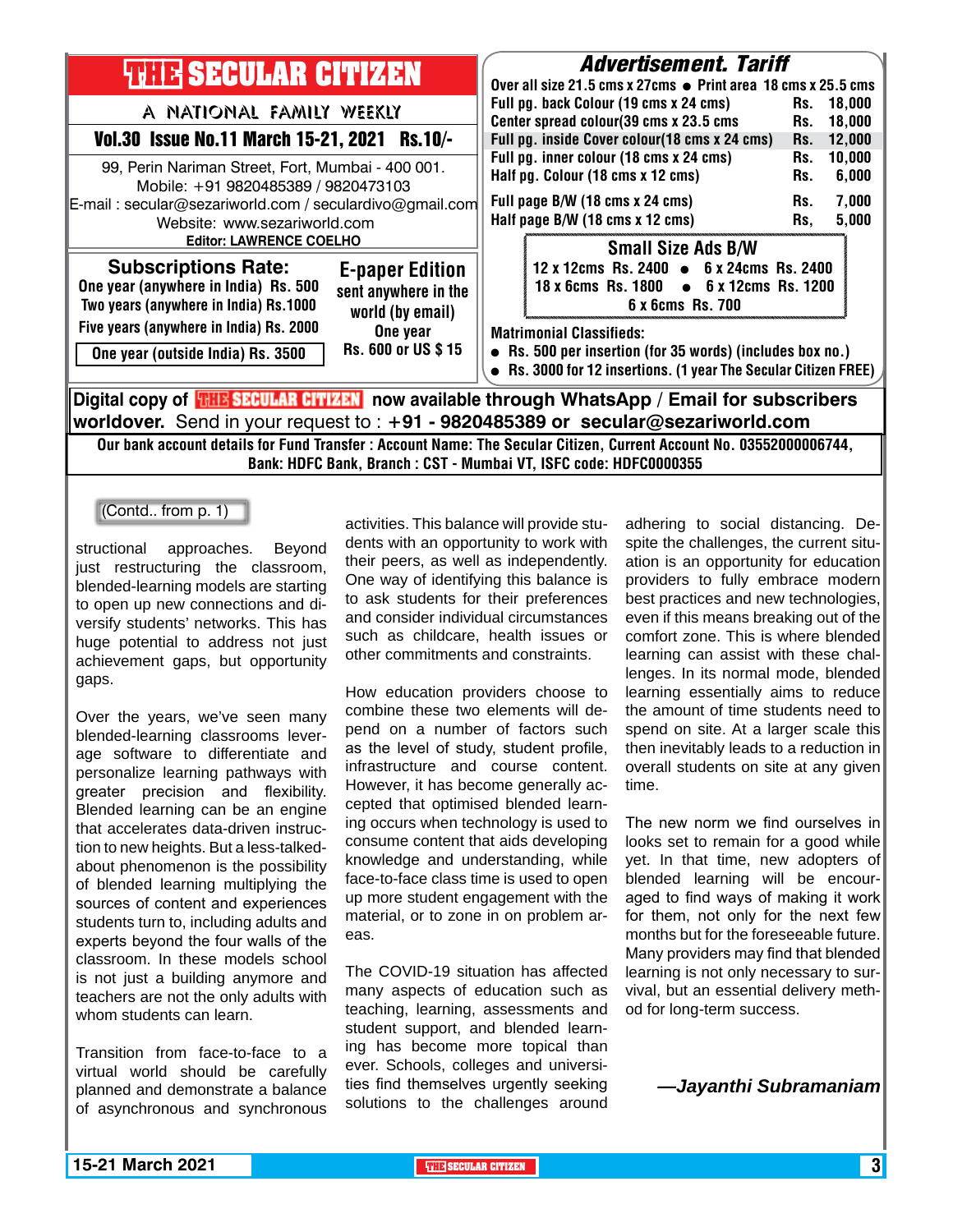# **Falling in the Eyes of Jesus**

What is it that comes to mind<br>when we broach the subject<br>we hear of a fall. A large number of when we broach the subject of 'falls'? We all fear when patients are admitted in hospitals on account of a fall which had led to fracture, a head or hip or a knee injury or so many other ruptures. Recovering from such injuries is of course, a painful and a long process, putting so many others to inconvenience. That is as far as physical falls go. There are however other falls which we need to direct our attention to.

Adam & Eve had fallen from the grace of God by eating off the forbidden fruit. No, there were no physical injuries. Rather, they were more worried that they were without any clothing and they went about stitching together

some sort of covering. They had fallen into sin, they had broken God's Heart and had fallen in His eyes.

What about us, have we also suffered from a fall at some stage and suffered physical injuries? We may get healed of those injuries in due course. However, *we need to worry* 

*more about those falls we suffer in our spiritual lives.* Of course, we are all sinners, have fallen into sin and have taken short of the glory of God.

In the Scriptures we read of several people who had fallen in the eyes of God and they rose up from their fall. While on the way to Calvary, Jesus fell three times. Was it Jesus who had fallen? Or was it all those people who had lined the streets to watch the drama? Yes, it was they who had fallen in the eyes of Jesus, of God? But there was one woman, Veronica, who must have realised that, and decided to rise, and wading through the crowds and the soldiers, she wiped the face of Jesus. **Veronica rose up from that**  **fall and was rewarded with the imprint of Jesus' face.**

At the court of Pontius Pilate, it was Pontius Pilate who had fallen in the eyes of Jesus. He had, in a way, also fallen into sin. He could have prevented the arrest & persecution of Jesus as he was a man in a high position, but did not have the courage of his convictions. He could not rise from that fall and rescue Jesus.

There was that Samaritan woman at the well, who was leading an immoral life. In her conversation with Jesus she realised what she was doing, that **she has fallen into sin, fallen in the eyes of God and decided to rise from her immoral life.**

> Zacchaeus the taxcollector had been cheating people, collecting more than he was entitled to. He had become rich through unethical means but had become poor in the eyes of God. He had fallen into sin, in the eyes of



*Melville X. D'Souza - Orlem, Malad West*

the people and of God. **He decided to rise and make amends for his misdeeds.**

Mary Magdalene was caught in the act of adultery. She was a sinner, having fallen in the eyes of the people around her and as per the Law of Moses, such woman were to be stoned to death. But when nobody was willing to stone her, she realised her sin. **She rose from that fall and she followed Jesus.**

There were two thieves who were crucified alongwith Jesus. Both had fallen in the eyes of God, they were paying for their sins. But one of them realised his fall and asked Jesus for forgive-



It is God who comes to visit us with his mercy, to lift us from the dust of our sins; he lends us a hand in rising from the abyss into which our pride has made us fall.

Pope Francis

ness. **He had risen from sin, he has risen from that fall, and Jesus assures him of a place in Heaven.**

Where do we stand? Do we see ourselves in the person of Mary Magdalene, or that woman at the well, Zacchaeus or that robber on the cross? Perhaps not, but we have surely fallen in the eyes of Jesus. If Mary Magdalene, that woman, the robber, Zacchaeus could be lifted up by Jesus when they had fallen, will he not lift us up as well? Jesus promised us salvation when he took up that cross and walked upto Calvary. We are not perfect, we all have into sin. Confucius the philosopher says, *"our greatest glory is not in never falling, but in rising every time we fall".* Recovering from a physical fall is often a painful process, entailing sacrifices and extra effort. So also, recovering from spiritual falls calls for sacrifice and repentance. **Jesus is right there where you have fallen. He has his arms outstretched, with the promise of Easter! He is calling us to rise up with Him to a New Life. He is just a step away. The question is, are we willing to hold His hand and rise?**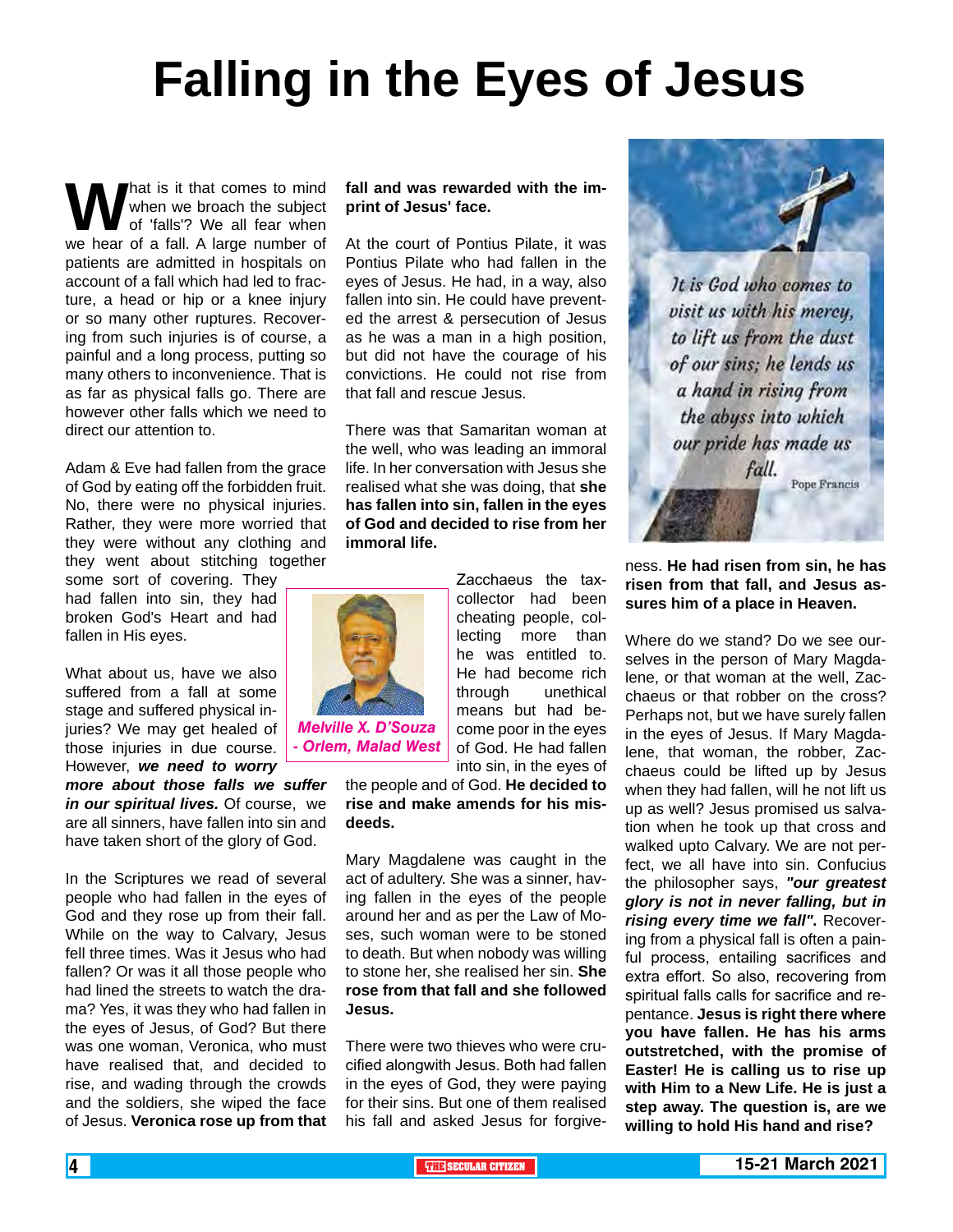

## **Jerusalema: South African song and dancel**

Of late , and much to the surprise of many, a song and dance titled 'Jerusalema' has gone viral on social media and spread like wild fire, even to the gates of a few monastaries and convents, where cloistered nuns and priests are seen in their element, dancing to the South African song 'Jerusalema' to cheer people and lift up their spirits during the pandemic. The song, produced by South African DJ Master KG and sung by South African vocalist Nomcebo , is based on the gospel hymn 'Jerusalema my home' in which the singer is expressing the human longing for a better place to live, by vaguely referring to the promise of the utopian city of God---the New Jerusalem city, in St John's Revelation. South Africans sing it to celebrate their culture and heritage, rejoicing also for having gone through terrible times during the pandemic. However, it was only after the Angolan dance group to South Africa recorded their dance to the tune of Jerusalema that the video became a global hit and a world dance-craze. Millions of copies of the song are sold all over the world. And though the script is in Zulu, there are also English translations of the same.

Due to the song's religious theme in which the singer in the opening verse asks God to guide her, walk with her and not to abandon her, the song is played in some Protestant churches abroad after the weekly Sunday service to inspire the faithful. The same could also be done in our churches after the parish mass which I am sure will help increase

people's spirituality and also bring them together.

> *—A. F. Nazareth, Alto Porvorim, Goa*

### **Catholics Matter In India**

 Set between the rivers Tigres and Eupharates, Iraq (which was earlier known as Mesopotamia), is acknowledged as the cradle of civilization. Biblical scholars place the Garden of Eden between these two rivers. Pope Francis will be visiting this historically important country, March 5-8.

As is well known, the Pope is the head of the Vatican State and as per established protocol he can agree to visit a country only after he receives an official invitation from the State. Recently, the Holy Father visited Bangladesh and Myanmar bordering India, both with very small Catholic populations. Iraq too has only 0.3 million Catholics compared to India's 20 million Catholics. Our Catholic population is the 17th largest in the world , ahead of Canada, Australia, Holland and 150 plus countries. We need to convince our govt that Catholics matter. Our schools and colleges have touched the lives of the poorest to the richest in the land . Many ministers, top politicians and bureaucrats have passed through the hallowe d corridors of our educational institutions. On several occasions they have acknowledged their debt to their Alma mater. This goodwill of the alumni must be leveraged by our Catholic leaders and legislators in the Centre and the states. Cutting across party affiliations they must take up matters of importance concerning our faith with these friendly officials. An invitation to the Holy Father to visit India, is one such matter that needs to be taken up.

> *— Prof Robert Castellino Orlem*

### **The clergy must lead by example**

The number of Covid-19 cases is on the rise in Maharashtra, with Pune and Mumbai recording over 1,000 cases everyday. The 2nd wave seems to be knocking at our doors. We must not let down our guard but adhere meticulously to the norms of social distancing and wearing the mask. The mask is not a fashion statement. It is now an indispensable part of our attire and must be worn properly. I believe the clergy must lead by example.

During the Lenten mission in our parish, the guest preacher, Fr Joe Gonsalves, walked up to the altar to celebrate the Eucharist, wearing a mask. He then removed the mask to celebrate the mass. After the last blessing he made it a point to don the mask once again, before leaving the altar. The mass was being live streamed and there was nobody in church. But the preacher was making a statement . A strong statement in favour of using the mask. This seemingly insignificant act was not lost on the large number of parishioners who were watching the online mass. It sent out a strong message to all the parishioners. Thank you Fr Joe. Priests are role models for parishioners and must lead by example by wearing the mask at all times.

I feel, as far as possible masses should not be concelebrated as social distancing is virtually impossible in a restricted area. And since most of the masses during the pandemic are live streamed any act of commission of omission can be easily detected immediately or at a later date, as it is recorded. If however masses are concelebrated the co-celebrant must wear a mask and must be seen to be maintaining social distancing.

(Contd.. on p. 6)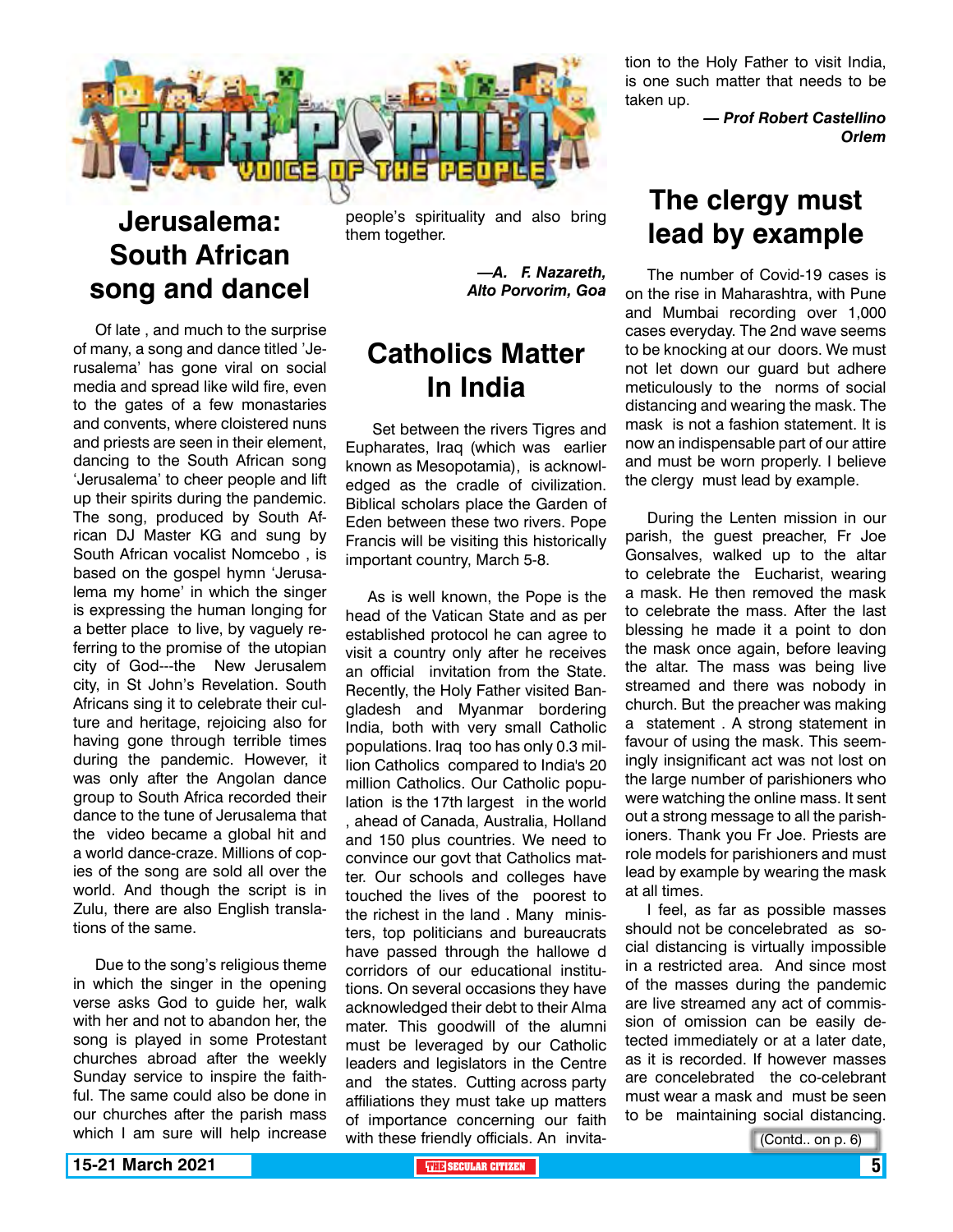#### (Contd.. from p. 5)

Merely exhorting the faithful to wear masks or maintain social distancing is not enough. The online mass gives the clergy an opportunity to practise what is being preached from the altar itself.

> *—Prof Robert Castellino Orlem Malad.*

### **Has the CJI understood the meaning of 'seduction', 'rape', and 'marriage'?**

While hearing the bail request of a government employee, a bench headed by CJI Bobde recently told the man, one Mohit Subhash Chavan, "If you want to marry we can help you. If not, you lose your job and go to jail. You seduced the girl, raped her." The chief justice continued, while staying the man's arrest for one month.

 The action of CJI is not only illegal but it is totally immoral! As a reaction a group of more than 4,000 women's rights activists, progressive groups and concerned citizens have written an open letter to Chief Justice of India S.A. Bobde, saying that he must resign for asking a rapist to marry his school going victim and justifying marital rape in the Supreme Court.

 Did justice bobde ask first the girl's consent to get married? Without her consent how did he proceed to settle the marriage? Shameful! CJI appears to be in a counselling session with the rapist! The information has come out in the hearing that Mohit Chavan had asked the victim to get married and the girl had refused. So therefore was she raped? If that is the case it is man's ego which is hurt. Is that sufficient reason to rape? The event raises many questions and makes the case messi! The whole world will laugh at our SC. No wonder former chief Justice Gogoi said there is no justice delivered through our legal system! The 400 activist women

are right in demanding immediate resignation of CJI Bobade!

*—Fr. Michael G Vasai*

### **' Ensure masses continue during the pandemic '**

With reference to A F Nazareth's letter titled : Withdrawing Sunday mass dispensation in The Secular Citizen dated 7 March, 2021 since only 50 people are allowed to attend mass in a church all churches must extra masses on both Saturdays and Sundays and must have CCTV displays in their church compounds , halls , basements and car parks and masses must also be held in school halls , classrooms and compounds and car parks and in building compounds etc or let people attend masses in their cars and bikes etc in open spaces like fields and maidans etc especially during Good Friday and the midnight mass on Holy Saturday or midnight Christmas mass

 Holy communion must be dispensed with automatic host dispensing machines and besides these alternatives online masses must continue as they are very safest bet despite the fact that holy communion during online masses is received spiritually and not physically but holy communion must be given to terminally sick and physically disabled people where they reside by eucharistic ministers , priests and nuns or a special day must be set aside once a month for them to attend masses with different timings to accommodate 50 people per mass by being brought to the church by volunteers.

 In these ways we can ensure masses continue during the pandemic .

*—Peter Castellino*

**Please renew your subscription if expired. Mention your subscription no. while sending the renewal amount**

## **Our Lady of Flowers!**

NASA's 2020 Mars expedition with its Perseverance Rover landed on the planet on 18 February 2021 after a 7-month trip. However, many are unaware that Our Lady also travelled under the title, 'Nuestra Senora de Flores' – Our lady of Flowers, patron saint of Alora, Spain. This devotion originated following the conquest of Granada by Spanish troops in January 1492.

NASA had selected Inscriptions for 150,000 Plates for the Rover to carry. Air Force Sergeant, Francisco Jose Fernandez revealed: "Thegoal wasthat when aliens find the Rover, it would be exciting to know that Our Lady of Flowers would be adorned between the valleys and deserts of Mars – Indeed, a photo of Our Lady's Boarding Pass!"

Some time back, Astronaut Mike Hopkins was on the International Space Station in 2013 for 24 weeks. Being a devout Catholic, how was he to receive the Eucharist, "The Bread of Life"? (John 6:35, 48). So, he obtained special permission from his local Bishop to carry 6 Consecrated Hosts (which he divided into six pieces), to consume once a week in space. He commented: "The view from space has a deep impact on one's faith. When you see this fragile Earth from this vantage point, and see all the natural beauty that exists, it is hard not to realize that there has to be a Higher Power Who created all this!"

And if I, the author this letter may add, Christ's consoling words: "Why are you anxious about your clothing? Consider the lilies (flowers) of the field, how the grow…? (Matthew 6:28).

> *—Dr. Trevor Colaso, Memphis, TN. USA.*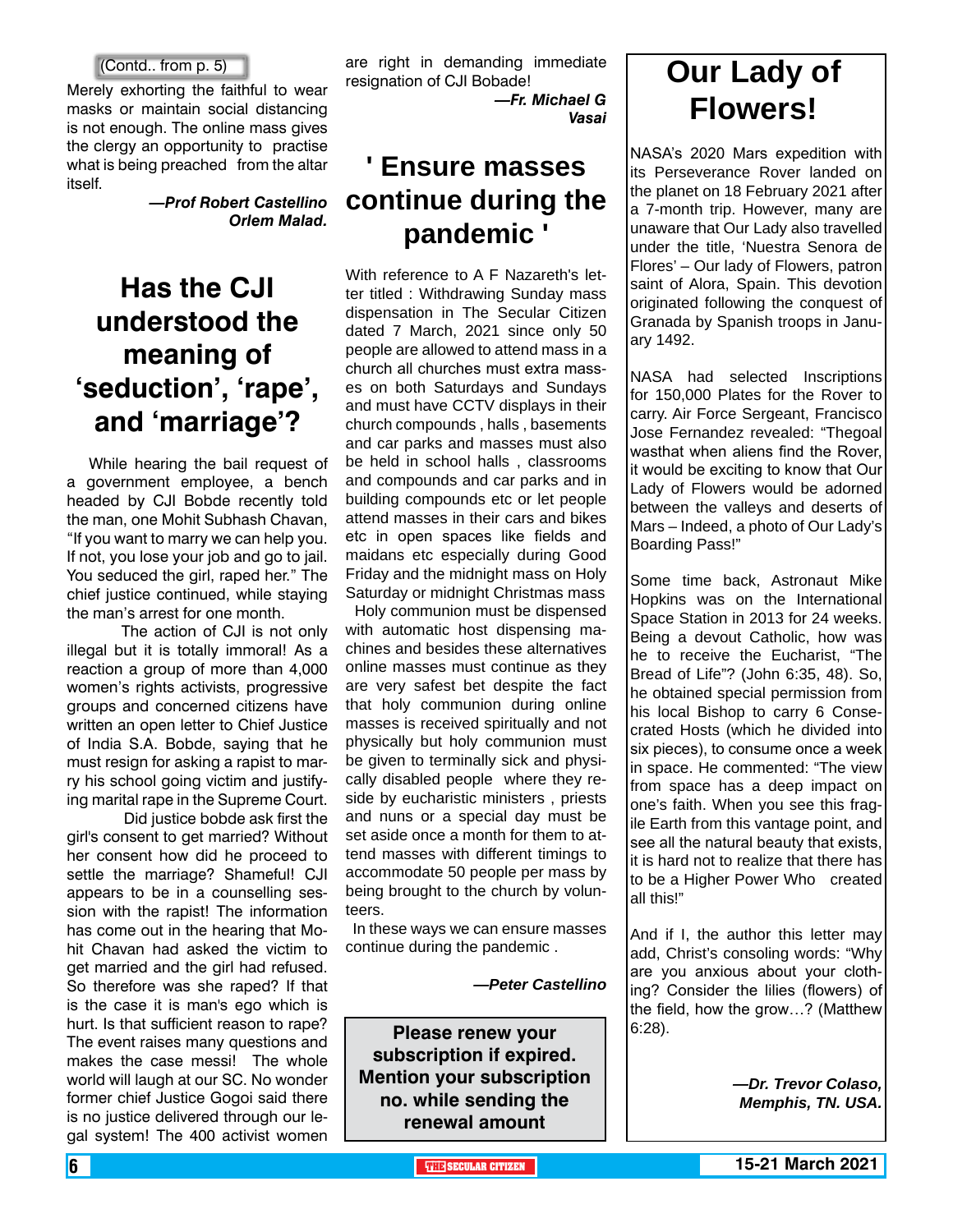# **Work Culture Would Change**

The new normal requires enter-<br>prises to have a complete re-<br>look at the way they plan and<br>execute their back-to-office plans. prises to have a complete relook at the way they plan and execute their back-to-office plans. How thoroughly does your enterprise understand its employees and processes? Are there adequate information on their pain points, culture and needs? Have the bottlenecks, unnecessary manual steps and compliance weak spots been identified? Are the opportunities for workflow automation visible? A complete assessment of your workplace environment is the key!

Workplace spirituality is a novel concept with potentially strong relevance to the well being of individuals, organisations and societies. The common problems faced by most of the corporates are stress, absenteeism, organisational politics, absence of team work and so on. Large numbers have been struggling with anxiety, depression and lack of motivation. Going back to work will trigger a huge range of emotions. Many with existing

health conditions are reluctant to regroup until vaccines are dished out. Work is worship and we Indians just touch the entrance of the office before starting the work in the right earnest.

#### The spontaneous and unan-

nounced mass remote working trial shone a blinding spotlight on unprepared businesses. When the tide goes out you see who's lost their swimming trunks, who's been working out and who's wearing their wife's knickers all will come in open. IT teams were flooded with requests to configure remote systems. Hardware sold out. Software took some getting used to, but all in all the imposed home office project has generally been hailed as a huge step forward for the workplace. This is largely dependent on the worker's home situation and individual roles of course. Some staff are not permitted



to access sensitive data externally, not all jobs can be done remotely especially from the Banking sector where the client's details are to be kept secret and not revealed outside.

Social distancing will be the part and parcel of future working in In-

dia. This sets new limits on workplace capacity: bums on seats. Facility managers and consultants are frantically re planning offices, reducing numbers and marking out spacing with sticky tape. C.K. Subramaniam More needs to be done, but

> a return to desk cubicles isn't the answer. The uniqueness of the current situation is that nobody has a definitive answer for how to work through the post lock down / pre-vaccine period. Management must engage with employees to agree a way – and be prepared to change tactics if needed.

Employer responses to staff fears will come under the microscope. The big losers in the next 12-18 months will be firms that ignore corona concerns raised by their team, dismiss home office requests and fail to consider staff anxiety. Businesses with short term views will lose out to long term

strategists. Now is the time to buy loyalty with empathy to retain your best assets. It is time to enhance trust among people with an increased disconnectedness. Moreover, motivated organisational culture leading to better organisational performance in future. At the same time there should be job satisfaction. We should cultivate a renewed community sense and positive outlook for maximum output.

Management should be visible with regular team meetings to deal with problems and concerns. Human emotion, empathy, open minded communication and understanding have to take the lead. Employees with fears and anxieties should be supported in order to feel safe at work. Businesses need to be flexible with their staff. The office does not represent work itself, presenteeism is dead. The uniqueness of the current situation is that nobody has a definitive answer for how to work through the post lock down / pre-vaccine period. Management must engage with employees to agree a way and be prepared to change tactics if needed. There lies the real success in the post Coronavirus scenario.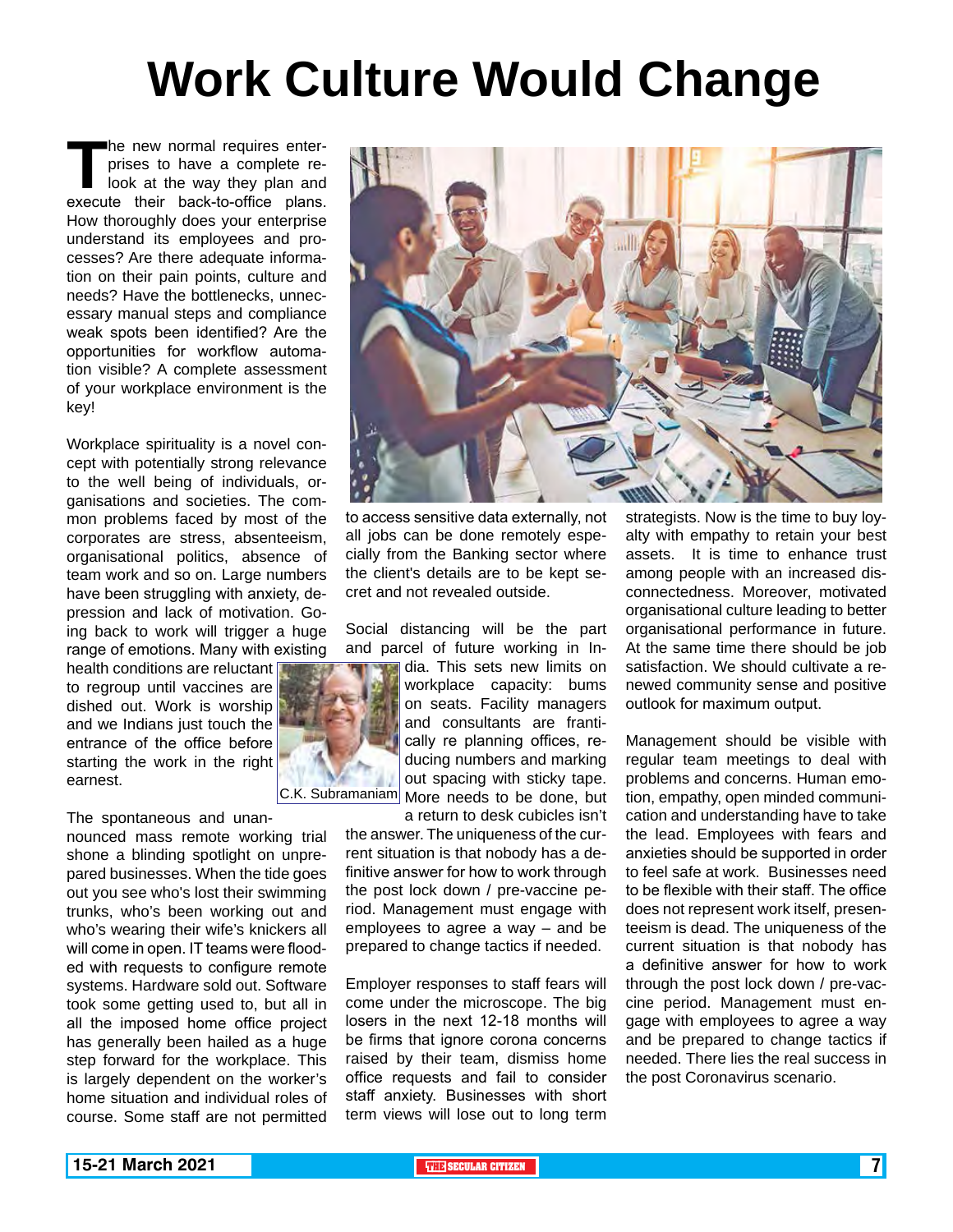# **Unless The Grain Dies Comes New Life**

**Jesus Christ by his life and works<br>taught us to live and serve God in<br>obedience. The medieval theologian Peter Abelard pioneered the idea** taught us to live and serve God in obedience. The medieval theolothat Jesus was the greatest teacher as an example of perfect love and service to the Father. Abelard believed that in imitating Christ's love humankind would receive God's favor. St. John in his gospel quotes Jesus: "Whoever wants to serve me, let him follow me; and wherever I am, there shall my servant be also..." (John.12:26).

Around A.D. 57, the Apostle Paul wrote the New Testament book Romans. He was serving Christ, referring to himself as "a servant of Jesus Christ… set

apart for the gospel of God who in "the Spirit of holiness by his resurrection from the dead, through the Holy Spirit."

Let us examine the words of St. Paul: "whom I serve... to **BY MELVYN BR**<br>Sur sum foith, bolief and trust **BY MELVYN BR** 

our own faith, belief and trust in Christ, to be converted and renewed in the spirit of Good News." Let us also at this hour of Lent proclaim the holiness and goodness coming from our Lord and heavenly Father.

When we turn to Christ, we receive God's recognition. The Spirit of the Lord is in the temple of our heart. We must radiate the light of the Son: his suffering, death and resurrection for our redemption. Holy week will draw us nearer to the Lord, and Lent as we have seen contains the bedrock of Christian values to guide us in prayer, fasting, penance and sacrifice.

Lent has shown us the methods to enrich our spiritual lives and to serve Christ. This is the Fifth Sunday of the Holy Season, reminding us in the words of Jesus: "the hour has come for the Son of man to be glorified." (Jn. 12:23)

David was the writer of the Psalms. In this week's Prayer and Contrition we

### **Fifth Sunday in Lent**

discover an insight from his words of repentance when David cries out to God to have mercy on him:" O God, in your love, in your great compassion blot out my sin." (Ps.51:3).

The Catholic faithful should turn to the Savior and ask the spirit of God to assist us in integrating our small efforts to serve His Son in the greater matrix of salvation.

Jesus asked the Father to save him from dying before his time (premature death). His prayer was heard because of his desire to serve and obey God. "He became the source of eternal salvation to all who obey him" (Heb.

> 5:9) from the reading of this Sunday. "Although he was a Son, he learned obedience through what he suffered." (Heb. 5:8).

St. John in his gospel informs us that Jesus went to Jerusalem for the Festival . Jesus found a donkey and sat upon it, as Scripture says: " do not fear the city of Zion! See your King is coming sitting on the colt

Lent helps us to be guided by the Spirit. Service to Christ imposes a constant renewal of self-denial and self-control. Should we desire to serve Christ, we must be obedient to his voice.

of a donkey! (John 12:14).

Jesus exhorts His chosen ones in their soul, and the faithful respond to his invitation to serve in the Lord. "Come, follow me."

The wonderful thing the Jewish Messiah does is to forgive our sins, and cleans our soul; this is the message in the Sacrament of Penance. A good confession during lent is to work for Christ and renew our "spirit from within". It is a proper preparation for Palm Sunday, Holy Thursday, Good Friday and the Easter Vigil.

We should tell ourselves: that by the Holy Suffering of Jesus we are redeemed. The absolution of the priest in the confessional helps us to a surge of joy: "I absolve you from sins, in the name of the Father, and of the Son, and of the Holy Spirit. Amen"

Next week will be Palm Sunday. The chief priests and the scribes were plotting and searching ways to arrest Christ and kill him. "It was now two days before the Passover and the feast of Unleavened Bread" .This is a big moment in the Lenten season and I will bring you closer to the Lord in his passion leading to his death and resurrection.

By serving Christ in your own special way will bring a blessing from our Heavenly Father. It is said in the gospel of St. John: "Now, sentence is being passed on this world; now the prince of this world is to be cast down. And when I am lifted up from the earth, I shall draw all people to myself." With these words Jesus referred to the kind of death he was to die. (John.12: 20- 33).

## Subscriptions for **THIT'S SECULAR CITIZEN**<br>Renewal as well as New, can be

sent through Bank Fund Transfer to any one of the following banks:

Bank: HDFC Bank Branch : CST - Mumbai VT Account Name: The Secular Citizen Current Account No. 03552000006744 ISFC code: HDFC0000355 or

Bank: Citizen Credit Co-op Bank Ltd., Branch : Colaba, Mumbai Account Name: The Secular Citizen CurentAccountNo. 2090031000000489 ISFC code: CCBL0209003

Please inform us through email: secular@sezariworld.com or through phone: 9820485389 after transferring the same.

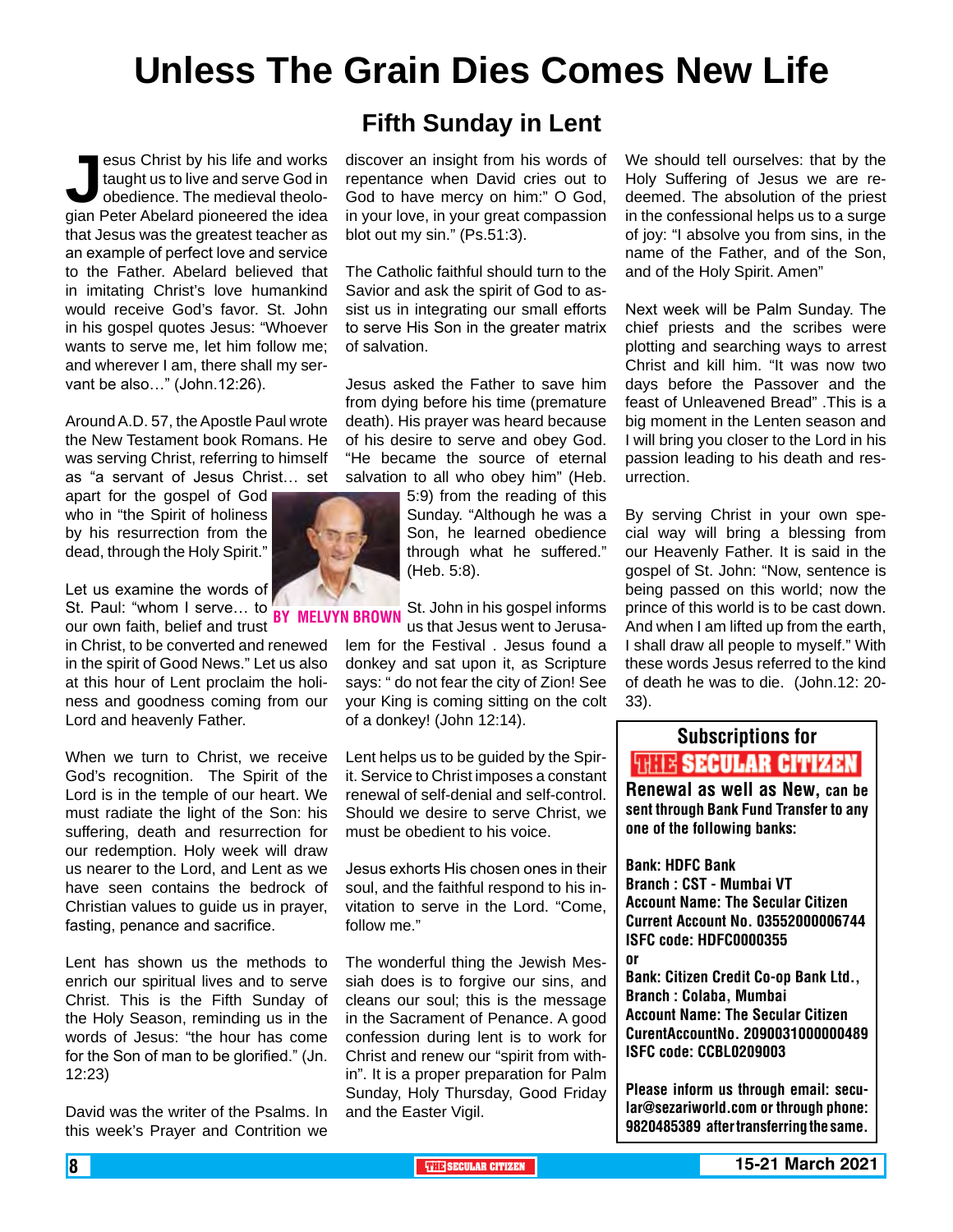### **Bethany Mangalore Releases Documentary on Founder**

#### *—Compiled : Ivan Saldanha-Shet.*

ethany Sisters of Mangalore<br>founded in 1921 are in their<br>centenary year marking the<br>great impact in all their wide spread infounded in 1921 are in their centenary year marking the great impact in all their wide spread institutions. As a part of the centenary, a documentary film, titled 'On Wings of Love' was released on March 4, 2021 at Bendur, Mangalore on the life and the mission of the Founder, Servant of God Raymond Francis Camillus Mascarenhas and the progress of the Congregation he founded. Mgr Raymond F C Mascarenhas was ordained 121 years ago on March 4, 1900 at the Rosario Cathedral.

The release programme was presided over by Sr Rose Celine BS, the Superior General, this Documentary aims at giving a clear glimpse of the origins, growth, call of the Servant of God Raymond F C Mascarenhas, as a priest, his ideals to be a compassionate pastor and his priestly ministry. His deep trust in the providence, prayer life; Word of God. His pastoral work for the poor, sick, rural people, women and children in Kanara, his leadership in the parish, diocese, society, in education field, social service, financial service, as a literary figure, as an orator, as a missionary, a lover of the nature, the opportunities created for women and girl children for education and leadership are some aspects highlghted. The docu-



mentary produced by the Bethany Generalate, Mangalore was directed, videographed and scripted by Fr Edwin Vas SVD, Head of the Communication Department, Ishvani Kendra, Pune. It was coordinated by Sr Jyoti BS, Covener for Centenary Media and Publicity Committee, supported by the Generalate and the Sisters of the Bethany Congregation.

Impressively depicted is the founding of an indigenous religious congregation of women in Mangalore diocese - The Congregation of the Sisters of the Little Flower of Bethany, Bendur Mangalore, South Kanara, Karnataka; on July 16, 1921 with the four pioneering members: Mother Martha, Sr Clare, Sr Gertrude and Sr Lourdes, all teachers of St Sebastian's Primary School, Bendur, Mangalore. The documentary brings to the fore the Suffering, poverty, criticism, the Founder and the Sisters faced. Expansion to Kerala, North Karnataka and the missionary work in Belgaum missions. The birth and growth of the congregation in Karnataka, Kerala, Goa, North and North East India, Europe – Italy, Germany, France, Africa - North West Africa – Mauritania, Senegal, South East Africa – Tanzania, Asia – Nepal are informative. Glimpses of the various activities of the Sisters – Prayer and Adoration, Pastoral, Educational, Social Service in the villages –poor, differently able, handicapped, girl children, women, old age homes, hospitals, clinics, frontier ministries – Safe Migration, Anti-human Trafficking, Aids/HIV, drug addicts, alcoholics, prisoners and Collaborative ministries with the dioceses, other religious men and women, lay people are heart wrenching to note.

The present Membership is 1380 Sisters from 21 States of India and from South East Africa - Tanzania . They are present in 26 States of India in 50 Dioceses and outside India in three Continents – 9 countries and 12 dioceses i.e. Asia – India, Nepal, Europe-Vatican, Italy, Germany, France, Africa - Mauritania, Senegal, Tanzania. The work and effort of the Bethany congregation world wide today is admirable and set on a growth trajectory.



**15-21 March 2021 The Contract of the SECULAR CITIZEN 15-21 March 2021 9**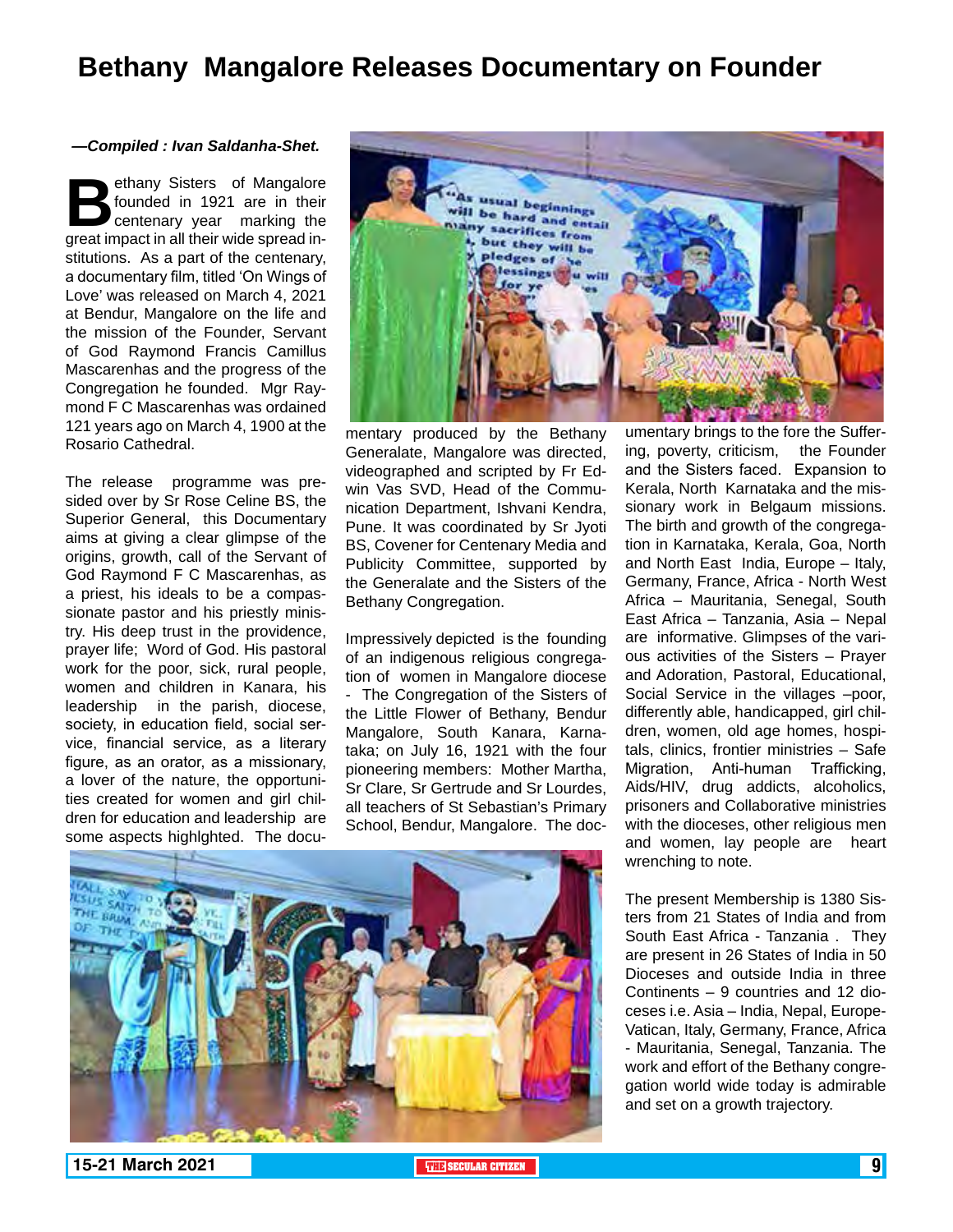

#### *by Peter Castellino*

The primitive church called Holy<br>
Saturday Great or Grand Satur-<br>
day , Holy Saturday , the Angelic<br>
Night, the Vigil of Easter, Easter Eve , Saturday Great or Grand Saturday , Holy Saturday , the Angelic Easter Even and Black Saturday or the Saturday before Easter and White Saturday etc and unlike Maundy Thursday it is a day of joy intermingled with sadness and the close of the Lenten and penitential season and the beginning of the Paschal time ie one of rejoicing and on this day Pontius Pilate the Roman Governor instructed guards to be posted at Jesus's tomb to prevent his followers from removing his body from the tomb to claim that he had risen from the dead.

The early church permitted severe fasting- Constit Asport VII, 23 and in St Irenanius's it was observed for forty hours before Easter with general abstinence .

Easter vigil night has undergone a strange displacement and in the first six or seven centuries ceremonies progressed the night for the Alleluia to coincide with the day and moment of the Resurrection and in the eighteenth century were held on Saturday afternoon and then on Saturday thus advancing the solemnity for a whole day -previously it was held late at night and the vigil opened with the blessing of the new fire, lighting of lamps , candles and the paschal candle but the symbolism was lost when advanced from twilight to broad daylight.

St Cyril of Jerusalem spoke of this day as broad as day and Constantine the Great added unprecedented splendor to its brilliance with lamps and enormous torches with basilicas, private houses, streets and public squares resplendent with light symbolic of the Risen Christ and the assembled faithful participated in common prayer , singing of hymns and reading of the scriptures commented on by bishops and priests.

Easter vigil was devoted to catechumens' baptisms in several important churches and on Holy Saturday following St John Chrysostain's deposition from the Holy See of Constantinople there were 3000 catechumens whose meeting of people in the night with occasional abuses which the clergy were powerless to handle unless they were conducted in daylight.

Rabanus Maurus a ninth century ecclescestial writer - De cleric Instit, 1128 gives a detailed account of the Holy Saturday ceremony:

The congregation remained silent in the church awaiting the dawn of Resurrection in psalm reading and chants listening to the lesson's readers rite identical to the primitive church solemnized at the same hours as the faithful worldwide had not consented to anticipate the Easter Vigil and only in the Middle Ages was uniformity on this point established.

Discussions about the meaning behind the rituals , prayers and symbols were all part of the Easter vigil occur during

the services with some churches holding large baptism services on this day.

Holy Saturday is called Judas's Day in Mexico where people burn Judas's Iscariot's effigies ie the person who betrayed Judas for 30 pieces of silver and street vendors sell this effigy of Judas Iscariot ranging in height and making him look as ugly as possible and children's effigies of him are stuffed with candy and hung in patios at people's homes and others in the streets or on lampposts and firecrackers are attached to these effigies and ignited as soon as the Mass of the Glory is over and children scramble for the candy in the effigies after they explode .

The Chech custom on White Saturday is to rattle the keys and burn out Judas by burning the last of the holy oil before the church door and in Poland food and Easter baskets are blessed and worldwide children spend time colouring eggs on Holy Saturday before Easter Saturday.

In Australia Holy Saturday is called Easter Saturday and is a public holiday and also in Belize , Chile , El Salvador , Hong Kong , Macau , Nigarugica , Panama , Papa New Guinea, Somoa, Seychelles, Solomon Islands , Zambia and Zimbabwe and is not a national holiday in Canada , the United Kingdom and the United States.

The Paschal candle of white wax symbolizes leading people out of darkness into the Easter vigil celebration is marked with a cross , an alpha and omega-the first and last letters of the Greek alphabet symbolizing that Jesus Christ has and will always be with humanity and is with humanity according to Christian belief.

In English Holy Saturday is called Holy Saturday, in Chinese Sheng Zhou ri , in Czech Bela Sobota, in Dutch Stille Zaterdag , in French Samedi saint , in German Karsarristay , in Hindi Eater Saturday in Norwegian and Norwegian saysnorsk Paskeafter in Serbian Latin Vallika seebors in Shoruses Sebade Sento and Swedish Paskajton.

Thus we see the importance of Holy Saturday.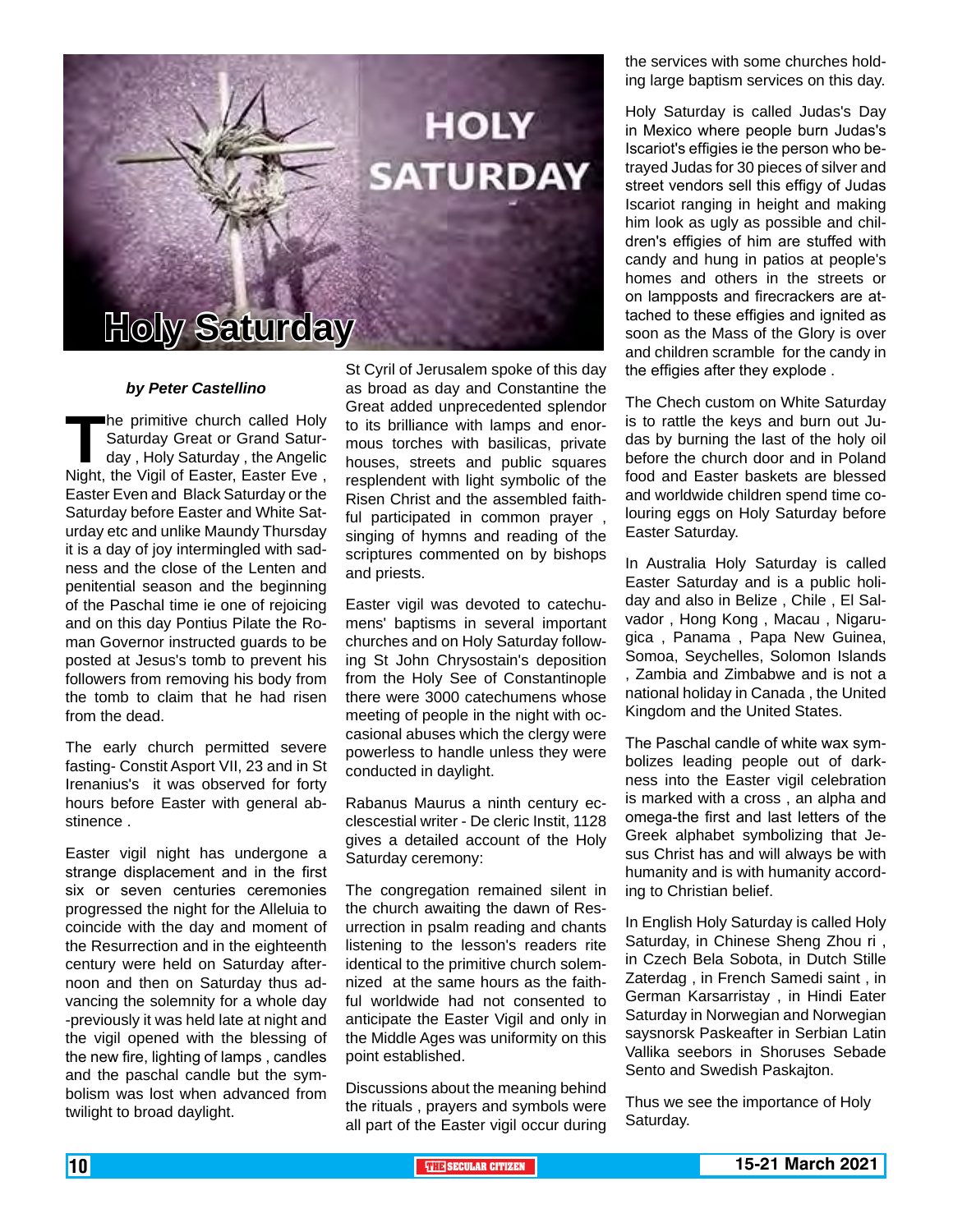# **Women, Dreamers Of A New Day!**

### *Sister (Dr) Mudita Menona Sodder RSCJ*

**Tradition has it that a woman's place is in the home. But to-<br>day, a woman's home is the whole wide world! Women are not just** place is in the home. But today, a woman's home is the dreamers of a new day, they are world shapers and change makers. Women are wisdom figures who seek more by asking questions that open up new doors and avenues. They are constantly searching for solutions to major and complex problems. They find answers and succeed by sheer hard work and perseverance.

Women today are everywhere. They not only attend to the hearth and give birth, they are also tenders of the Earth, who watch the rhythms of the moon and kneel in prayerful gratitude to the Creator! Women understand the interconnectedness of all of God's creatures more easily because of the umbilical connection between mother and child; and because of the miracle as well as the pain of bringing forth new life, the lifeline between Creator and Creation so to say! As mothers, women are endowed with the divine qualities of forgiveness, unconditional love, compassion, sensitivity and courage - all feminine traits. A woman's commitment is total in comparison with that of men.

Pope Benedict XVI tells women, "The world offers you comfort, but you were not made for comfort; you were made for greatness." When things seem most pointless, women can be most fruitful. Throughout history strong women have continued humanity, literally birthing it, raising the next generation, enduring all kinds of hardships and struggles, influencing much in the world, both in the lead and behind the scenes. Women learn on the job. They allow their hearts to guide them and bring about a holistic transformation.

The status of women in India has been subject to many great changes over the past few millennia. From equal status with men in all fields in ancient times, to crimes against women registering a shocking rise, the world has sure deviated on to the wrong path! Women were said to have been educated in the early Vedic period, marrying at a mature age, and they were free to select their husband. There were several women sages and seers like Gargi and Maitreyi who were respected as epitomes of intellectual and spiritual attainment. It was around 500 BC that the status of women began to decline. They began to face confinement and restrictions. And it was around the 6th century that the practice of child marriage started. Women's position in society further deteriorated during the medieval period what with *Sati,* ban on widow remarriage, the practice of the *purdah,* the *devadasi* system, polygamy etc becoming rampant.

In spite of all this, some women have excelled in the fields of politics, literature, education and religion - e.g. Razia Sultana who ruled Delhi, Chand Bibi of Ahmednagar, Jhansi ki Rani etc. Today women are taking up all kinds of professions. What's more, they are even doing better than their male counterparts, e.g. flying fighter jets, commanding army battalions, managing multinational companies, leading the country, directing educational institutions and what have you! Indeed! Women are constantly making a mark in education, sports, politics, media, art and culture, service sectors, science and technology, their competence as doctors, dancers, scientists, engineers, professors, teachers, poets, preachers, weavers, carpenters, singers and journalists beyond compare! Our very own Indira Gandhi was the world's longest serving woman Prime Minister!

Over the years, female activity has consolidated a sense of unity over issues such as female infanticide, gender bias, women's health and female literacy, with anti-liquor campaigns

being held and the triple *talaq* system coming to be openly questioned. New women-oriented NGO's and self-help groups like the Self Employed Women's Association (SEWA) have mushroomed. Today thirty-three percent reservations for women in Parliament and State legislatures are ensured.

With the exception of Kerala, the Lakshadweep Islands and Mizoram, the female literacy rate in all other states of the Indian Union is lower than that of male literacy. In most Indian families, women do not get a share of the parental property. Be it molestation and sexual harassment in the workplace, dowry related domestic violence, suicide or murder, there exists a higher incidence of crimes against women in India. India registers a third of all child marriages in the world. Female infanticide and sex selective abortions continue. Many women in India have little or no control over their reproductivity. In India, the figure for female sterilization is 39%, almost twice as much as the worldwide figure and women are still under represented in governance and decision making positions.

Unfortunately, even religious leaders still look upon women as inferior to men, treat them with disrespect and often consider them as a commodity or easy workforce or cheap or even free labour to maintain and care for their places of commerce and religious worship. They even have the audacity to use the whip of religious laws and the drug of rituals to silence those who cry for justice and rights.

The truth is, **women are indeed treasures!** With *Choose to Challenge* as its theme, will International Women's Day 2021 enable us, both men and women, to merely look at women as DREAMERS OF A NEW DAY? Or will we, to a man, rise to the challenge to **VALUE THEM as living sacrifices, bringing hope and smiles to the world around rather than wait for time to tell!?!**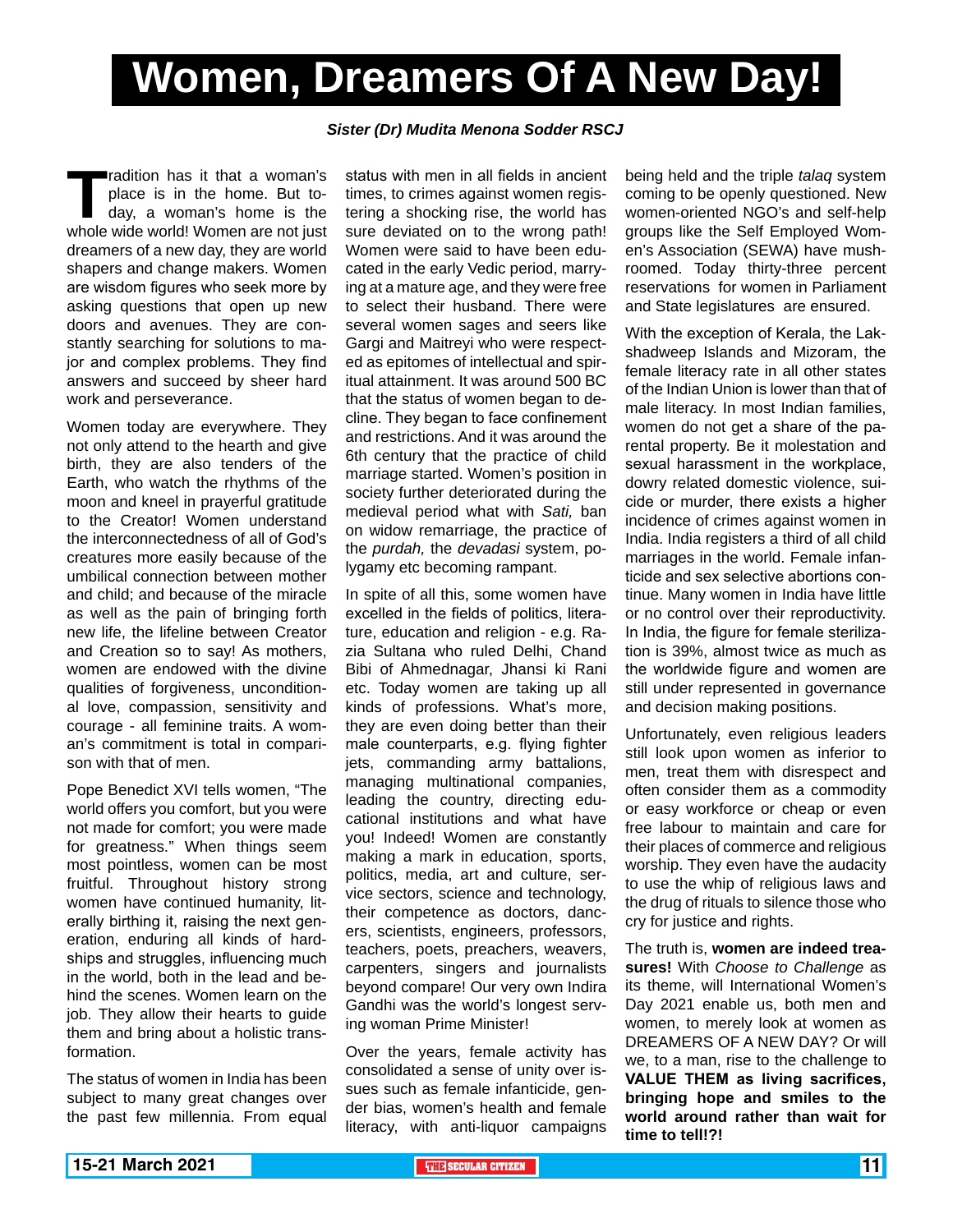#### Classroom Humour

When I was in class 5th. I used to ask a lot of questions.

 One day, I asked my English teacher, "Why do we ignore some letters in pronunciation eg., the letter H .......in Hour, Honour. .....etc. ......????"

 My English teacher said, " We are not ignoring them, they're considered silent."

 I was even more confused hearing this.

 During the lunch break, my teacher gave me her packed lunch and asked me to heat it in the Cafeteria.

 I ate all the food and returned her the empty container.

 My English teacher: What happened? I told you to go and heat my food and you are returning me an empty container?

 I replied, "Madam, I thought 'H' was silent.

### \*\*\*\*\*

Teacher: What do you call mosquitoes in your language? Shirley: We don't call them, they come on their own.

#### \*\*\*\*\*

Teacher: Name the nation, people hate the most. Shweta: Exami-nation.

\*\*\*\*\*

Teacher: One day our country will be corruption free. What tense is that? Ameena: Future impossible tense, Miss.

> --- Contributed by: Jubel D'Cruz, Dombivili, Mumbai \*\*\*\*\*

### **What is the difference between an Ordinary Thief and a Political Thief ?..**

1.The 'Ordinary Thief' steals your money, bag, watch, gold chain etc. But,

The 'Political Thief' steals your future, career, education, health and business!

2. The hilarious part is: .. The 'Ordinary Thief' will choose



whom to rob. But, you yourself choose the 'Political Thief' to rob you.

3. The most ironic one: ..

Police will chase and nab the 'Ordinary Thief.'

But, Police will look after and protect the 'Political Thief!'

That's the travesty and irony of our current society!

And, we blindly say we are not blind!

4. The stupid part of the whole issue is that we insult and fight the 'Ordinary Thief' but we Fight each other for the 'Political Thief'

\*\*\*\*\* "I spent an hour in the bank with my dad, as he had to transfer some money. I couldn't resist myself and asked...

''Dad, why don't we activate your internet banking?''

''Why would I do that?'' He asked...

''Well, then you wont have to spend an hour here for things like transfer.

You can even do your shopping online. Everything will be so easy!''

I was so excited about initiating him into the world of Net banking.

He asked ''If I do that, I wont have to step out of the house?

''Yes, yes''! I said. I told him how even grocery can be delivered at door now and how amazon delivers everything!

His answer left me tongue-tied.

He said ''Since I entered this bank today, I have met four of my friends, I have chatted a while with the staff who know me very well by now.

You know I am alone...this is the company that I need. I like to get ready and come to the bank. I have enough time, it is the physical touch that I crave.

Two years back I got sick, The store owner from whom I buy fruits, came to see me and sat by my bedside and cried.

When your Mom fell down few days back while on her morning walk. Our local grocer saw her and immediately got his car to rush her home as he knows where I live.

Would I have that 'human' touch if everything became online?

Why would I want everything delivered to me and force me to interact with just my computer?

I like to know the person that I'm dealing with and not just the 'seller'. It creates bonds of Relationships.

Does Amazon deliver all this as well?'''

Technology isn't life.. Spend time with people .. Not with devices. \*\*\*\*\*\*\*\*\*\*

## **Thanksgiving**



Thank you St. JUDE For Favour received sorry for the Delay

*From : Mr. Lobo*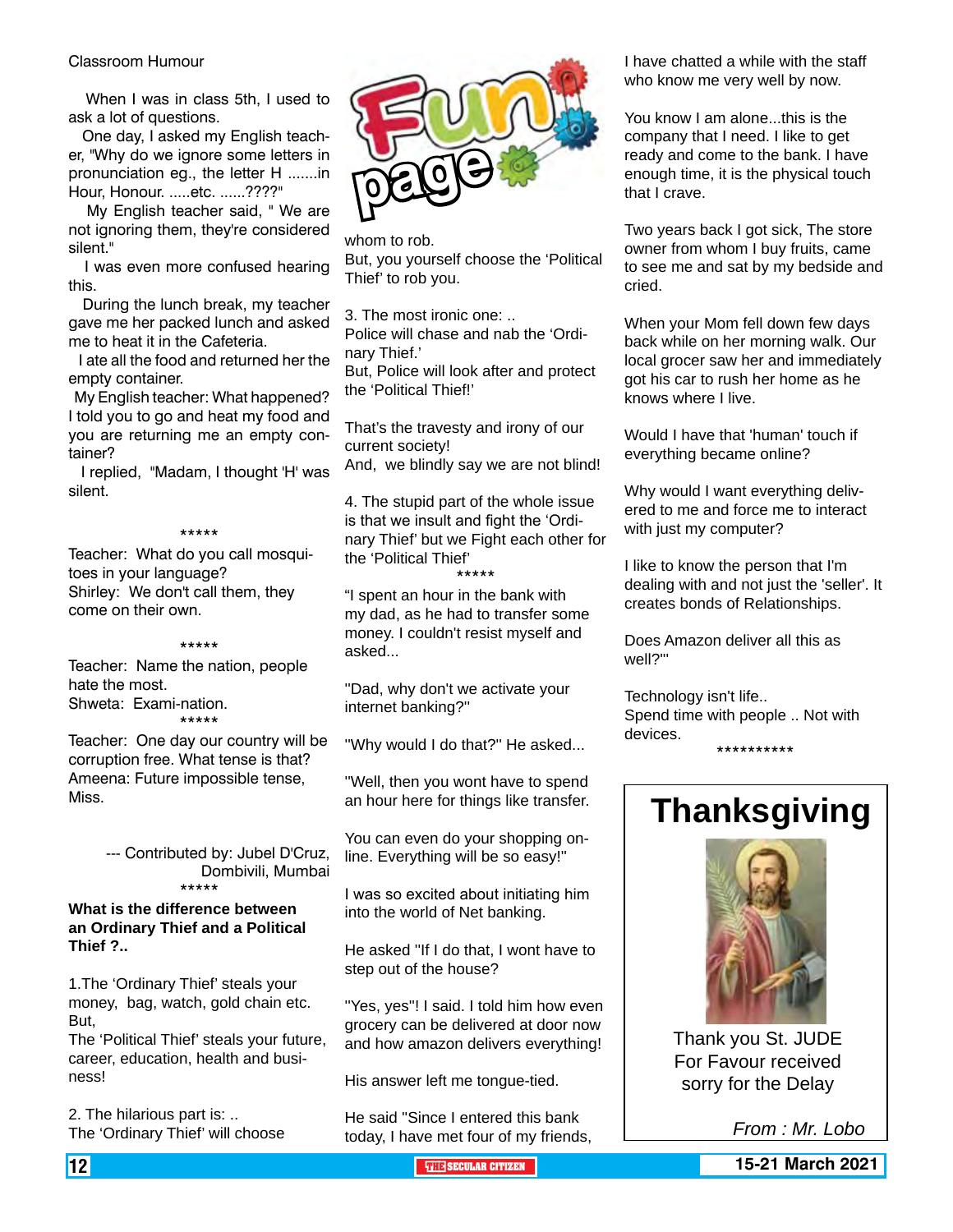## **Chicken Soup for Souls!**

Chicken Soup for the Soul book series has become a healthy staple for readers of all faiths, with a taste for literacy comfort food! It is an escape from the stresses of the world; and its happy endings lift the soul, impressing upon our minds that God leads us to beautiful moments!

Sophia Institute Press has licensed with Chicken Soup company to produce Christian and many specifically Catholic stories from the 250-plus titles. The latest in the series of four Books is Chicken Soup for the Soul: Everyday Catholicism: Hearing God'sAnswers in Our Lives! – There are chapters on God's love, providence, prayers, miracles, healings, petitions, thanksgiving and angels among us.

It had been co-authored by LeAnn Thieman. She was once a nurse who helped rescue 300 babies in the Vietnam Orphan Airlift in 1975, as Saigon was falling to the communists. After her 'Operation Babylift', the story was featured in Chicken Soupfor Mother's Soul. In fact, LeAnn has also co-authored 11 Chicken Soup titles!

These stories from everyday people are glimpses of 'faith-in-action'! They are short and move quickly, so it is an easy Book to dive, and yet difficult to put down; since there is always the temptation for just one more!

One nice feature is that at the back of the Books there are short biographies of the contributors listing blogs, and often including their e-mails. This adds a very personal touch to the stories that give witness to God Who indeed answers our prayers! So, let's say cheers to Chicken Soup!

> *—Dr. Hazel Colaso, Memphis, TN. USA.*



#### **Ingredients:**

1 cup carrots, cut into tiny cubes or slices Salt as needed

- 6 tbsp oil
- 1 tbsp ginger, finely chopped
- 1 tbsp garlic, finely chopped
- 1 tsp turmeric powder
- 1 tsp methi seeds
- 1 tsp mustard seeds
- 1 tsp red chilli powder
- 2 tbsp lemon juice or vinegar

#### **Method:**

- 1. Dry roast the methi seeds on a low flame until aromatic.
- 2. As soon as they begin to change to a dark colour, switch off the gas and add mustard seeds.
- 3. Cool them and powder.
- 4. Rinse carrots and ginger thoroughly and peel them.
- 4. Chop them into fine slices or tiny cubes and set aside.
- 5. Pour oil into a pan and heat it.
- 6. When the oil turns hot, add the chopped carrots, ginger and garlic and toss. Put off the gas flame.
- 7. Add the rest of the ingredients, except lemon juice (or vinegar) and mix well.
- 8. Cool it and then add the lemon juice or vinegar.
- 9. Store the pickle in a clean, dry airtight glass jar. Refrigerate and use.



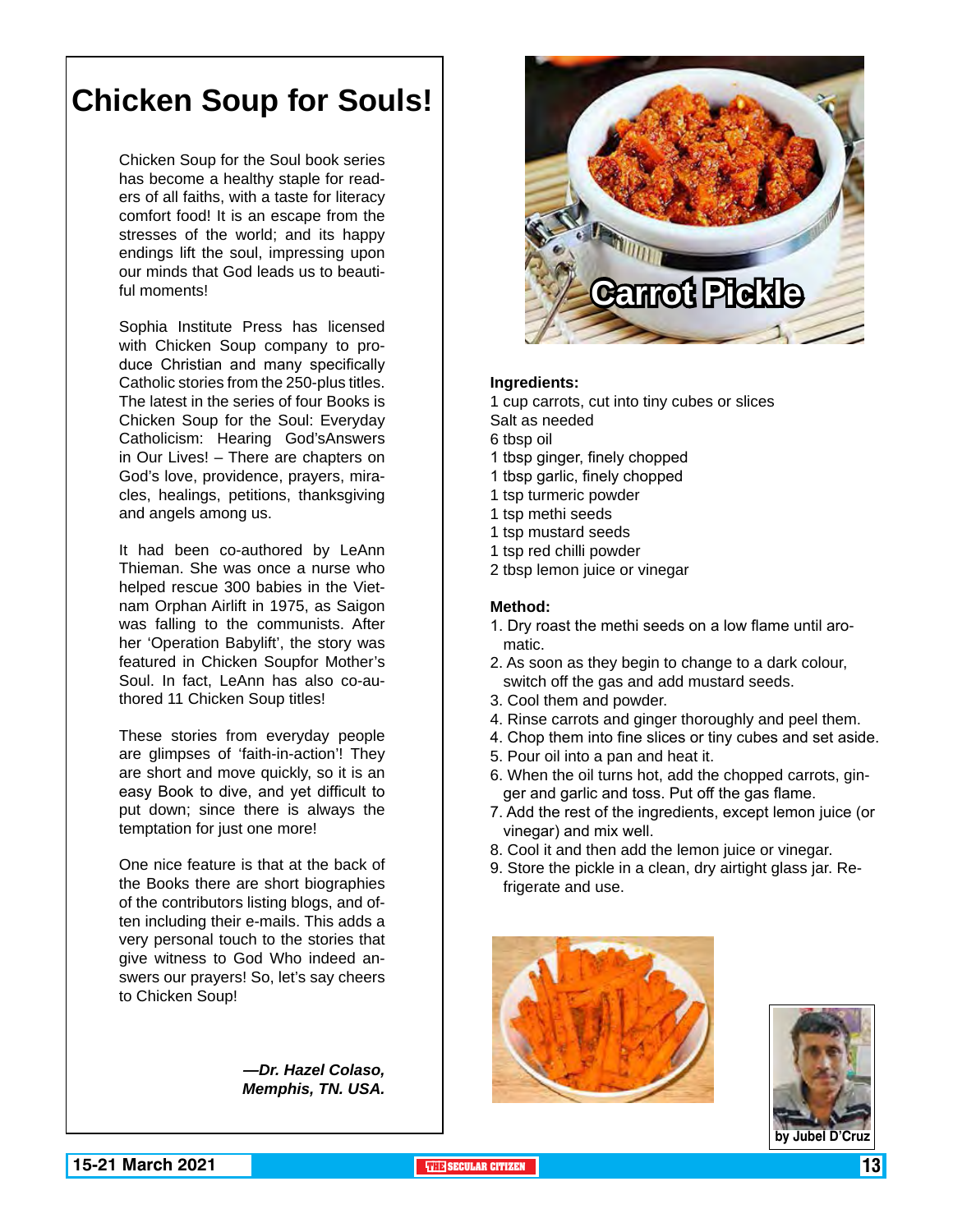# **The Modi Government is determined to implement its "One Nation, (only) One Thought" policy**

### *by Don Aguiar*

**Does the prime minister even**<br>know, or care about, the raison d'être of a university? In its<br>truest meaning, a university regards know, or care about, the raison d'être of a university? In its truest meaning, a university regards knowledge as a universal asset commonly owned, treasured, shared, used and augmented by the entire humankind. Knowledge is neither created

by, nor belongs to, any single country or community. Reasonable regulations and restrictions by national governments on how it is learnt, taught and applied are of course understandable and necessary. But free, open and democratic societies abhor the idea of imprisoning knowledge within what Gurudev Rabindranath Tagore reproachfully called

the "narrow domestic walls" of exclusive nation-states. Therefore, Indian universities must enjoy the highest possible degree of self-governance and freedom to conduct their educational activities in regular interaction with their counterparts abroad. **The best judges of how this ought to be done are not unqualified and unaccountable bureaucrats, but those who lead our universities and the faculty and students that teach and**  study in them. It is an outright insult to India's university fraternity that an "administrative" boss in a government office is given the power not only to

approve the webinars planned and conducted by them, but also to vet and veto the list of international participants.

This is the latest the Narendra Modi's government has launched what can only be described as a mini "surgical strike" on academic freedom in Indian universities, IITs, IIMs and other such online/virtual Conferences, Seminars, Training, etc.' It is the biggest attack in the history of independent India on the autonomy of our universities. **When it is fully enforced — and let there be no doubts over the government's resolve to be iron-handed when it comes to restricting people's democratic rights — India will find itself in the company of dictatorial re-**



**gimes around the world that despise liberty of thought and muzzle freedom of expression in their institutions of higher learning.**

As per the new guidelines, all "central educational institutions, publicly-funded universities " this category will naturally include affiliated colleges — "and or-

educational institutions. The academic community — vice chancellors, teachers, scientists, researchers, students, members of university senates, managements of affiliated colleges and India's intelligentsia in general — will soon see the wreckage and wonder how this could happen in democratic India.

The mini "surgical strike" has come in the form of an "office memorandum" on January 15 from an undersecretary, the junior-most bureaucrat in the Ministry of Education, and is innocuously titled 'Revised Guidelines for holding

ganisations owned and controlled by the Government of India / State Government" will now have to get prior approval from the ministry of external affairs if they want to hold online international conferences or seminars on subjects related to "security of State, Border, Northeast states, UT of J&K, Ladakh or any other issues which are clearly/purely related to India's internal matter/s".

Furthermore, they will require approval from the appropriate "administrative secretary for the event as well as for the list of participants". They will also

<sup>(</sup>Contd.. on p. 15)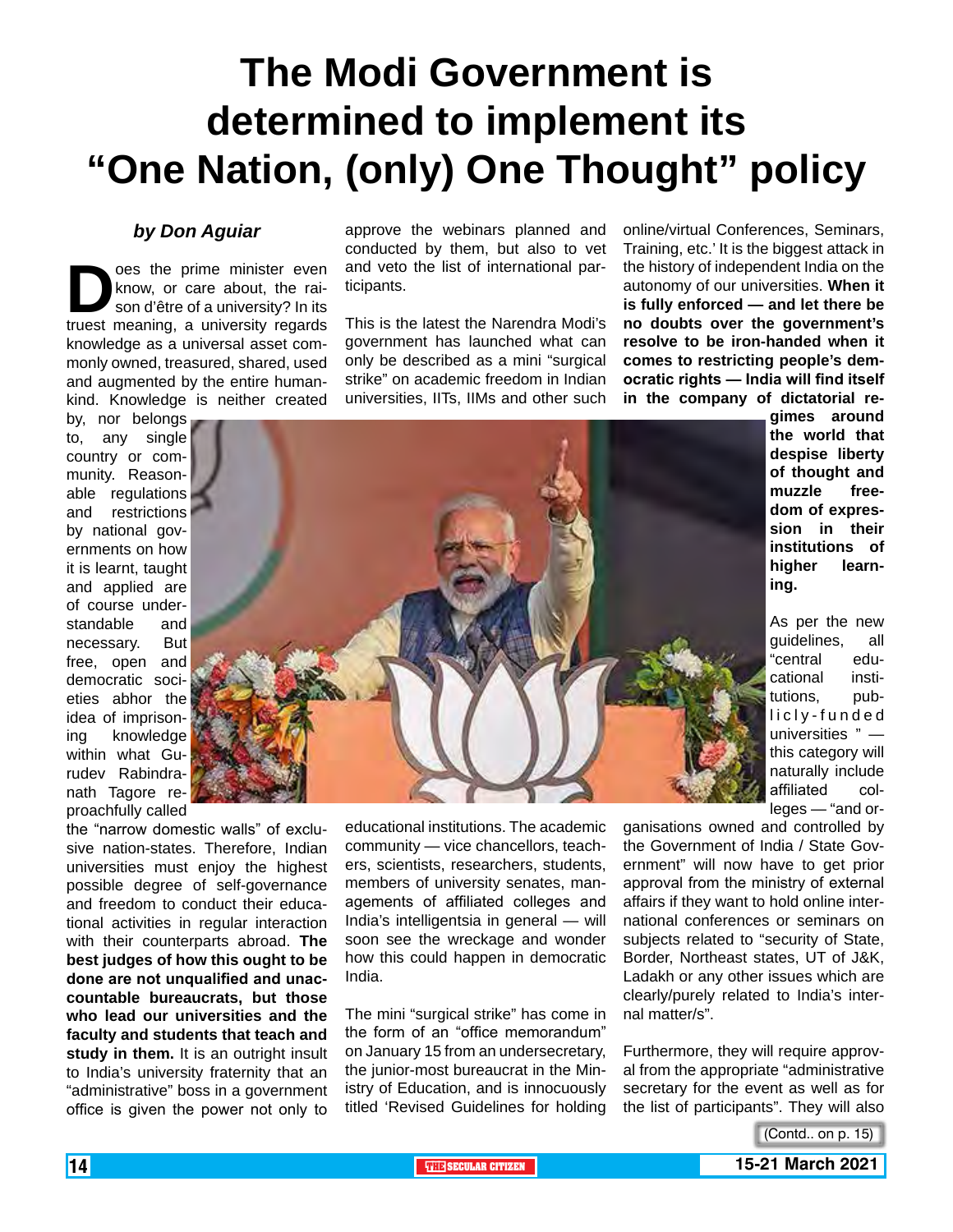### (Contd.. from p. 14)

have to get prior permission from the MEA for "events involving sensitive subjects (political, scientific, technical, commercial, personal) with provisions for sharing of data in any form". After the event — the organisers will have to share the link with the MEA. **In "Old India", the government couldn't send police into a university campus without permission of the vice chancellor. Welcome to "New India", where the babus in MEA and the ministries of education and home affairs are empowered to do ubiquitous thought policing.**

Isn't it shocking how the mandarins in the MEA have empowered themselves to withhold permission for academic events on any subject that they can interpret as "sensitive" or "related to India's internal matter/s"? The subject could be democracy, secularism, socialism (three preambular pillars of India's Constitution), media freedom, human rights violations, atrocities on women, rights of refugees and migrant workers, tribal rights, caste system, wealth disparities, literary and cultural freedoms, nuclear disarmament, peace and cooperation in South Asia, India-China boundary dispute, demilitarisation of oceans and outer space — indeed, anything embarrassing to the ruling party. Similarly, they can say no if a university or a college wants to invite international participants who are either from "hostile countries" or are known to have ideas opposed to the BJP. The government will justify this in the name of protecting "national interests". But isn't it an arrogant and undemocratic assumption that bureaucrats alone know how to safeguard India's "national interests" and that it is dangerous to trust the academic fraternity in this regard?

**Even those with a nodding acquaintance with the academia know that India's knowledge of its own "internal matters" has been enriched by foreign scholars, just as Indian intellectuals have contributed immensely to knowledge about the rest of the world. In this world-** **wide co-creation and exchange of knowledge, there are bound to be differences and even serious disagreements. Except in authoritarian regimes, academics are not expected to endorse the thinking of the government and the ruling party either on domestic matters or foreign policy. Which is why universities in free societies have evolved a consensus that dialogue and unfettered search for truth based on respect for diverse, even dissenting, thoughts is the life-breath of higher education. By bulldozing this consensus — and by mounting similar efforts to curb press freedom — the BJP government has let the world know that it is determined to implement its "One Nation, (only) One Thought" policy.**

The government's new order constrains our universities (also independent think tanks and NGOs) in other ways, too. Unlike their western counterparts, they are severely underfunded. They can neither organise many international conferences, nor send their faculty to participate in such events abroad. The recent boom in webinars has, hence, come as a big boon to them. It saves travel and hospitality costs and also overcomes the

hassles of getting visas for invitees from "unfriendly" countries. Moreover, such events can be easily, and more frequently, organised even by institutions in rural and remote areas. Disturbingly, the government wants to curtail these major benefits of the digital revolution to millions of our teachers, students and scientists.

By issuing this diktat without consulting states, the central government has also given yet another example of its contempt for the Constitutional powers of states. After all, central universities (54) are far outnumbered by state universities (418), to which almost all the nearly 38,500 colleges are affiliated. Sooner rather than later, the diktat will also become applicable to private (370) and deemed (125) universities.

Instilling conformism and fear in society, and subjugating democratic institutions, has become the hallmark of the functioning of the Modi government. After the media, judiciary, election commission, anti-corruption and investigative agencies, now our universities too have been ordered to fall in line. **Will our proud, freedom-loving and self-respecting academic community succumb? It must not.**

# **For all your Printing needs under one roof**

**Books, Folders, Magazines, Office stationary, Leaflets, Handouts, Reports, Cards, Presentations, Religious readings, Designing, Ad designs, Packaging boxes, Cartoons, Exhibition displays, Product Marketing promotional innovations.**

> *Contact:* **The Secular Citizen Tel.: 9820485389**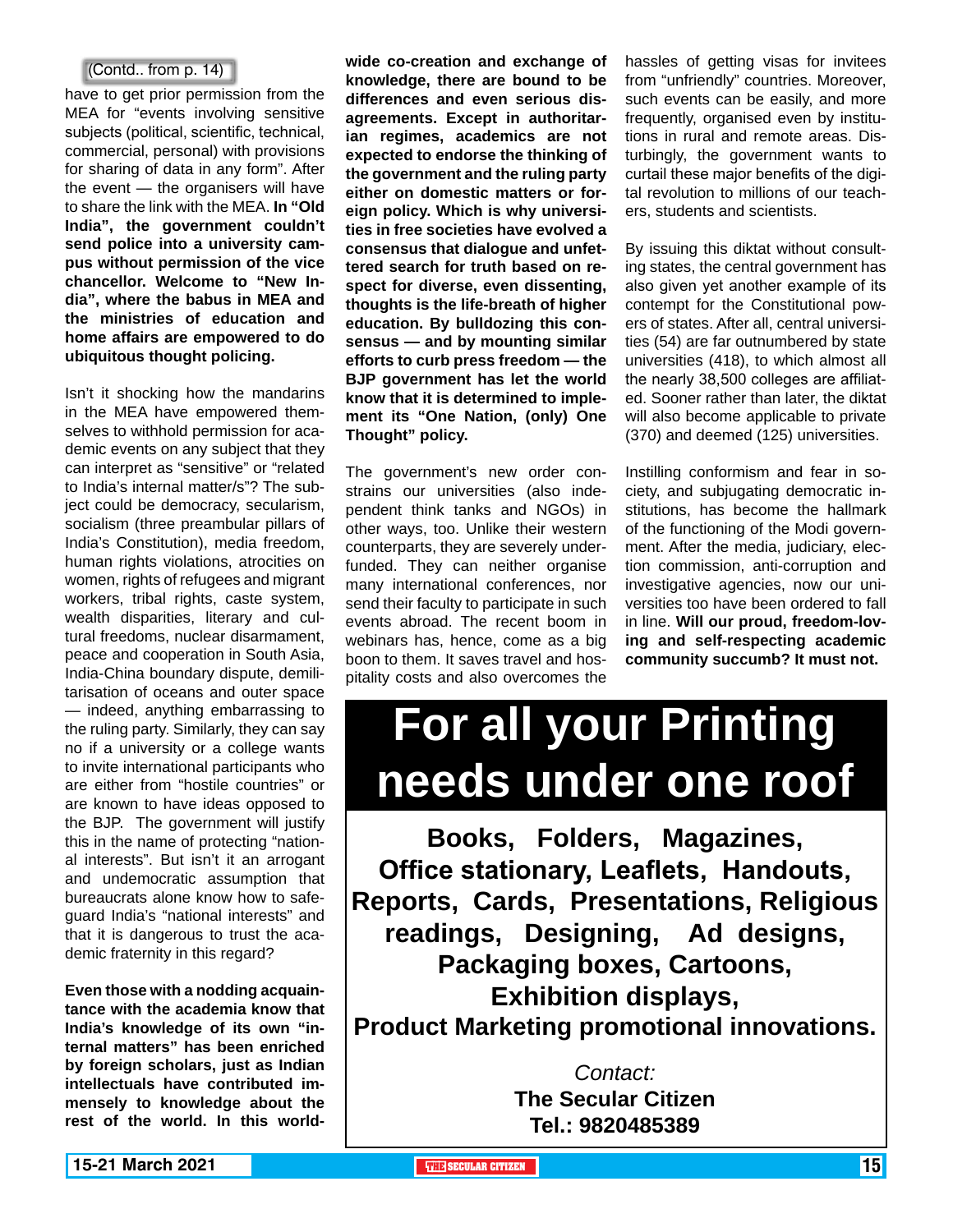# **Royal Christian Family MATRIMONIALS - GROOMS**

**7185. MUMBAI :** Goan Roman Catholic Bachelor, (Born in October 1984) Ht. 5' 10", Wt. 72 kgs, Wheatish Complexion,Edn. B.Com., working for Bank. Contact email :

spydee321@gmail.com

**7052. MUMBAI :** Mangalorean Roman Catholic Bachelor, (Born in June 1977), Ht. 5' 6", Wt. 72 kgs, Wheatish Complexion, Edn. B.A., Retail Management, working as a General Manager. Contact email :

albert.pinto2006@gmail.com

**7157. PUNE :** Roman Catholic Bachelor, (Born in September 1990) Ht. 5' 6", Wt. 75 kgs, Wheatish Complexion, Edn. MBA (Marketing) & M.Com., working as a Senior Executive, Sales and Development. Contact email : amlahenry11@gmail.com

**7050. LONAVLA :** Mangalorean Roman Catholic Bachelor, (Born in November 1985), Ht. 5' 9", Wt. 75 kgs, Fair Complexion, Edn. MBA., working. Contact email :

dsouza adrian@yahoo.co.in

**7133. MUMBAI :** Goan RC Handsome Bachelor, (Born in February 1977) Ht. 5'9", Wt. 78 kgs, Wheatish Complexion, Edn. B.Sc., PG, MBA, working as a Sr. Manager in US IT Company. Contact email :

trinidade.franco@gmail.com

**7097. MUMBAI :** Mangalorean Roman Catholic Bachelor, (Born in October 1991), Ht. 5' 11", Wt. 97 kgs, WheatishComplexion, Edn. B.Com., working as Sr. Account Recievable in private company. Contact email :

dsouzadonald11@gmail.com

**7114. GOA :** Goan Roman Catholic Bachelor, (Born in January 1973), Ht. 5' 5", Wt.70 kgs, Fair Complexion, Edn. 12th  $+$  Dip. in Technical Field, working as a Projectionst in **KUWAIT**. Contact email :

hilarylobo48@gmail.com

**6508. MUMBAI :** Mangalorean

### **Important Notice**

Telephone no. of candidate will be printed only with the consent of members. For Tel. Nos. Please contact: +91- 9820473103 / 9820485389 or Email : royalchristianfamily@gmail.com

Roman Catholic Bachelor (Born in October 1986), Ht. 5' 10", Wt. 80 kgs, Fair Complexion, Edn. B.E.. working as a Asst. Manager in German Company. Seeks a tall, well educated homely Mangalorean girl. Contact email : colind.3010@gmail.com

**7110. MUMBAI :** Goan + East Indian Roman Catholic Bachelor, (Born in December 1984), Ht. 5' 10", Wt.85 kgs, Wheatish Complexion, Edn. B.Sc. IT, working as a Server Engineer. Contact email :

fernandes.raymond@gmail.com

**6664 MUMBAI :** Mangalorean R.C. Bachelor (Born in December 1982) Ht. 5' 3", Wt. 68 kgs, Fair Complexion, Edn. B.Com., A.C.A., LLB., C.A. by Profession. Contact email:

saldanha ryan@yahoo.com OR 9820670158.

**7049. CANADA :** Goan Roman Catholic Bachelor, (Born in June 1986), Ht. 5' 11", Wt. 85 kgs, Wheatish Complexion, Edn. BE (Computer), working in CANADA in a Non IT Field Seeks a working girl in Canada and holding a PR Visa. Contact email :

anniedrz@gmail.com

**7113. POONA :** Tamilian Roman Catholic Bachelor, (Born in December 1982), Ht. 5' 6", Wt.65 kgs, Fair Complexion, Edn. B.Com., working in Logistic Co. in **DUBAI**. Contact email : shantasam1955@gmail.com

**7047. MUMBAI :** Goan Roman Catholic Bachaelor, (Born in November 1982), Ht. 5' 5", Wt. 65 kgs, Wheatish Complexion, Edn. B.Com., C.S. in Process, having family business. Contact email : mail.soj@gmail.com

**7196. MUMBAI :** Mangalorean Roman Catholic Bachelor (Born in March 1981), Ht. 6', Wt. 80 kgs, Wheatish Complexion, Edn. B.Com., HR Professional. Contact eamil : denstun@hotmail.comS

To Place Your Matrimonial Advertisement Call: +91 - 9820485389 or 9820473103 \* Check your email at least once a week.

\* Members are requested to inform us when they are settled, so that publication of their details can be discontinued.

**7039. MUMBAI :** Goan Roman Catholic Bachelor, Handicap - slight Scoliosis - taking treatment, spine slightly curved. (Born in September 1976), Ht. 5' 4", Wt. 45 kgs, Wheatish Complexion, Edn. B.A. Computer Prog. / Hair Designer, Having own business. Contact email :

reginarodrigues634@gmail.com

**7188. MUMBAI :** Mangalorean Roman Catholic Bachelor (Hearing Impaired) (Born in September 1989), Ht. 5' 9", Wt. 62 kgs, Fair Complexion, Edn. HSC., Dip. in Computer Hardware. Working as a Cashier. Contact email :clifford9948@gmail.com OR 9920331773

**7041. MUMBAI :** Goan Roman Catholic Bachelor, (Born in July 1985), Ht. 5' 7", Wt. 65 kgs, Wheatish Complexion, Edn. 10th Std., working as a Plant Operater. Contact email : ronnydsouza075@gmail.com

**7164. MANGALORE :** Mangalorean Roman Catholic Bachelor, (Born in May 1984 ) Ht. 5' 9", Wt. 65 kgs, Fair, Edn. ITI Course, working as a Techincian. Contact email :

rajesh.dsz15@gmail.com

**6531. POONA :** Tamilian Roman Catholic Bachelor, (Born in May 1975), Ht. 6', Fair Complexion, Handsome, Edn. M.Com., Having well established business. Contact email : tony137@rediffmail.com

**7152. MUMBAI :** Mangalorean Roman Catholic Bachelor, (Born in December 1989) Ht. 6', Wt. 70 kgs, Fair Complexion, Edn.B.Com., having business. Contact email :

emi\_dalmeida@yahoo.com

**7146. MUMBAI :** East Indian RC Bachelor, (Born in July 1988) Ht. 5' 10", Wt. 79 kgs, Fair Complexion, Edn. B.E. (Mech),+ PG course in Finance, working as a Asst. Manager in MNC. Contact email :

lenin.pdsouza@gmail.com

**If not settled within a year, renew your membership atleast two months in advance to continue the service uninterrupted.**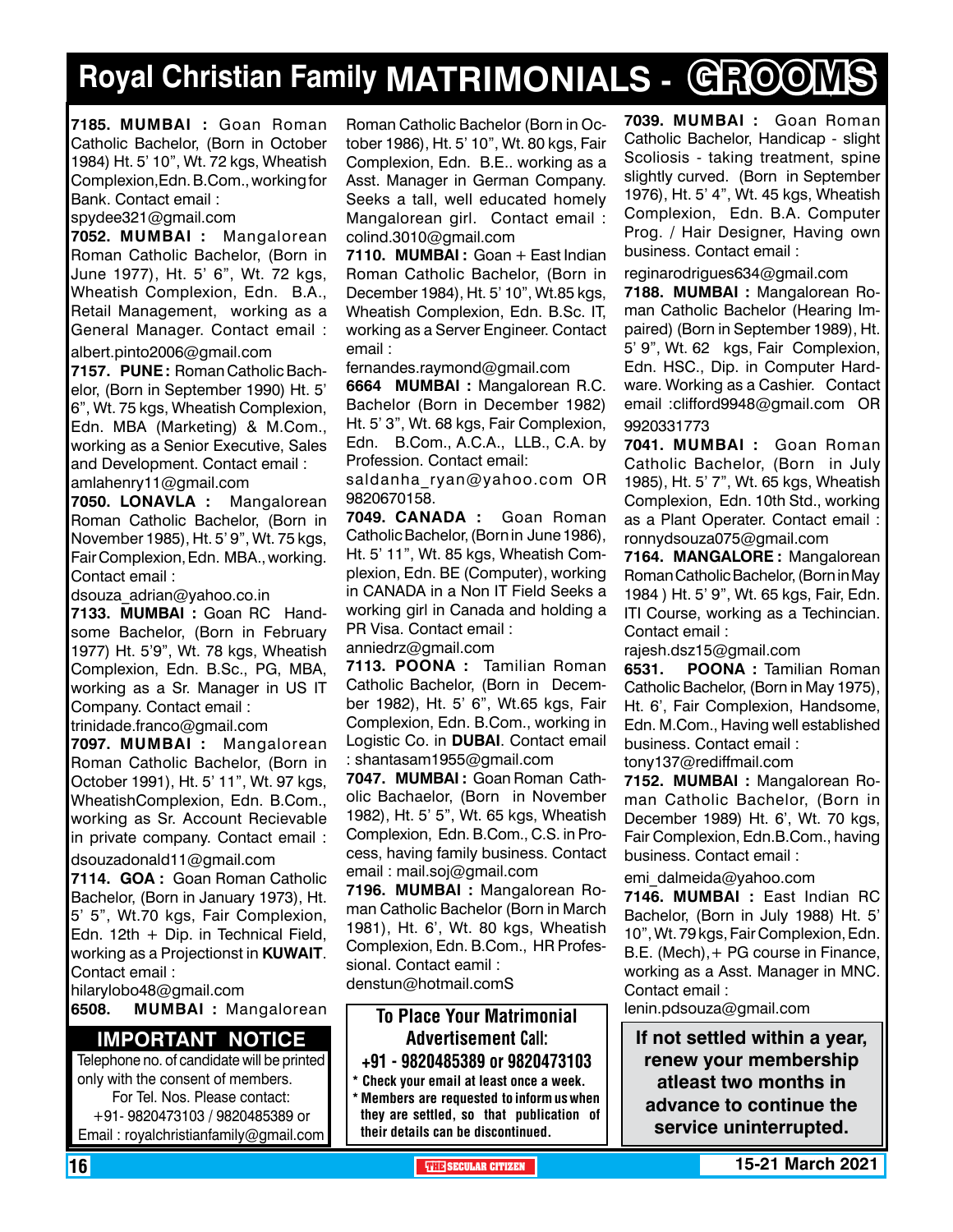# **Royal Christian Family MATRIMONIALS - BRIDES**

**7201. MUMBAI :** Mangalorean Roman Catholic Spinster, (Born in November 1992), Ht. 5' 9", Wt. 55 kgs, Fair Complexion, Edn. B.E. in Electronics & Com. working as a Business Analyst. Contact email : ggd\_oman@yahoo.com

**7128. MUMBAI :** Affluent business family R.C. East Indian Spinster, (Born in 12-04-1988), Ht. 5' 2", very beautiful and pretty. Edn. MS General Surgeon, Doctor by profession. Contact email : drvd2019@gmail.com

**7199. BANGALORE :** Mangalorean Roman Catholic Spinster, (Born in January 1990), Ht. 5' 2", Wt. 53 kgs, Fair Complexion, Edn. Master's in Mass Communications (NTU, Singalore) working as a Senior Manager of Corporate Communications in **SINGAPORE**. Contact email : mafern.2121@gmail.com

**7192. MUMBAI :** Goan Roman Catholic Spinster, (Born in December 1988), Ht. 5' 5", Wt. 63 kgs, Wheatish Complexion, Edn. B.A., Diploma in Interior Design (MDID), working as a Sales Professional in the Private Sector. Contact email :

especiosa.dias@legrand.co.in

**7200. MUMBAI :** Mangalorean Roman Catholic Divorcee, (Born in November 1966), Ht. 5' 2", Wt. 70 kgs, Wheatish Complexion, good looking, Edn. B.A., Contact email : sylviaprithvi@gmail.com

**7167 MUMBAI :** Goan Roman Catholic Spinster, (Born in October 1987), Ht. 5' 4", Fair Complexion, Edn. BMS. M.Com., and MBA, working as a Business Analyst. Contact email : soulmateforlife2019@gmail.com

**7186. MUMBAI :** Mangalorean Roman Catholic Spinster, (Born in July 1991), Ht. 5', Wt. 40 kgs, Fair Complexion, Edn. B.Sc., working for an MNC. Contact email : dyna911@gmail.com

**7163 MUMBAI :** Tamilian Roman Catholic Spinster, (Born in December

**Royal Christian Family Helps In Choosing The Right Life-Partner Serving Since 41 Years** 1991), Ht. 5'3", Wt. 41 kgs, Wheatish Complexion, Edn. B.Com.,PGDM in HR working as a Receptionist. Contact email : dafrin1991@gmail.com

**7182. MUMBAI :** Mangalorean Roman Catholic Spinster, (Born in October 1992), Ht. 5' 4", Wt. 72 kgs, Wheatish Complexion, Edn. B.Com., C.A., working as Asst. Manager in TATA Company. Contact : email : matrimonialp27@gmail.com

**7161 MUMBAI :** Roman Catholic Spinster, (Born in July 1986), Ht. 5'6", Wt. 62 kgs, Wheatish Complexion, Edn. B.Sc. Science, Masters in Mass Media, working as a Asst. Accounts Director. Contact email :

padmarrao@gmail.com

**7160. MUMBAI :** Mangalorean Roman Catholic Spinster, (Born in September 1988), Ht. 5' 7", Fair Complexion, Edn. BMS, working as a Senior Merchandiser in a Global Retail Company in Dubai. Contact email : prislobo10@gmail.com

**7147 MUMBAI :** Goan Roman Catholic Spinster, (Born in July 1992), Ht. 5'4", Wt. 65 kgs, Fair Complexion, Edn. MBA Finance, working as a Fund Accountant. Contact email :

stefsasha09@gmail.com

**7126. U.S.A. :** Mangalorean Roman Catholic Spinster, (Born in January 1992) from Mumbai, Ht. 5' 7", Wt. 60 kgs, Fair Complexion, Edn. B.E. (Computers) from Mumbai, M.S. (Information Systems) from US. Possesses H1B visa and is working as a Technical Analyst with an MNC in USA. Contact email : wilfyjoy1315@gmail.com or call +91 98603 02527 / + 91 9970172527

**7145 MUMBAI :** East Indian Roman Catholic Spinster, (Born in December 1992), Ht. 4'11", Wt. 50 kgs, Fair Complexion, Edn. M.Sc., Lecturer by profession. Contact email : andrea210358@gmail.com

**7066. MUMBAI :** Mangalorean Roman Catholic Spinster, (Born in June

### **Important Notice**

Telephone no. of candidate will be printed only with the consent of members. For Tel. Nos. Please contact: +91- 9820473103 / 9820485389 or Email : royalchristianfamily@gmail.com

1987), Ht. 5' 4", Wt. 78 kgs, Fair Complexion, Edn. B.E., (EXTC) M.S. (International Business Management), working as a Consulting Manager. Contact email :

l2018anselm@yahoo.com

**7069. MUMBAI :** Tamilian Roman Catholic Spinster, (Born in April 1992), Ht. 5' 3", Wt. 50 kgs, Fair Complexion, Edn. B.Sc., Nursing, Staff Nurse. Contact email :

mpchandran68@gmail.com Mobile : 9820041633

**7191. BANGALORE :** Mangalorean Roman Catholic Spinster, (Born in April 1991), Ht. 5' 5", Wt. 57 kgs, Wheatish Complexion, Edn. B.S (Electrical Engineering in US), M.S in Robotics Engineering, working as a Software for a reputed Company in **New York**. Contact email : alfnan@yahoo.com

**7060. MUMBAI :** East Indian Roman Catholic Spinster, (Born in February 1983), Ht. 5' 4", Wt. 50 kgs, Wheatish Complexion, Edn. B.Com., Diploma in Finance from NMIMS, Diploma in B, Self employed. Contact email : vianneyde2k@yahoo.com

**7181. MUMBAI :** Mangalorean Roman Catholic Divorcee, issueless (Born in April 1974), Ht. 5' 5", Wt. 60 kgs, Wheatish Complexion, Edn. M.Com., working as a H.R. Contact email : roopaferns@yahoo.co.in

**7080. MUMBAI :** Goan Roman Catholic Spinster, (Born in July 1991), 5' 5", Wt. 78 kgs, Wheatish Complexion, Edn. M.Com., working as an Accountant. Contact email : fernandesronita25@gmail.com

**Registered members can publish their ad in all the 50 issues in a year for Rs. 8000 only.**

If you wish to publish your matrimonial classified advertisement in all the 50 issues in a year, you can do so for an amount of Rs. 8000 only.

### To Place Your Matrimonial Advertisement Call:

- +91 9820485389 or 9820473103
- \* Check your email at least once a week. \* Members are requested to inform us when they are settled, so that publication of their details can be discontinued.

**15-21 March 2021 The Security of the SECULAR CITIZEN 17 And 2021 The SECULAR CITIZEN 17**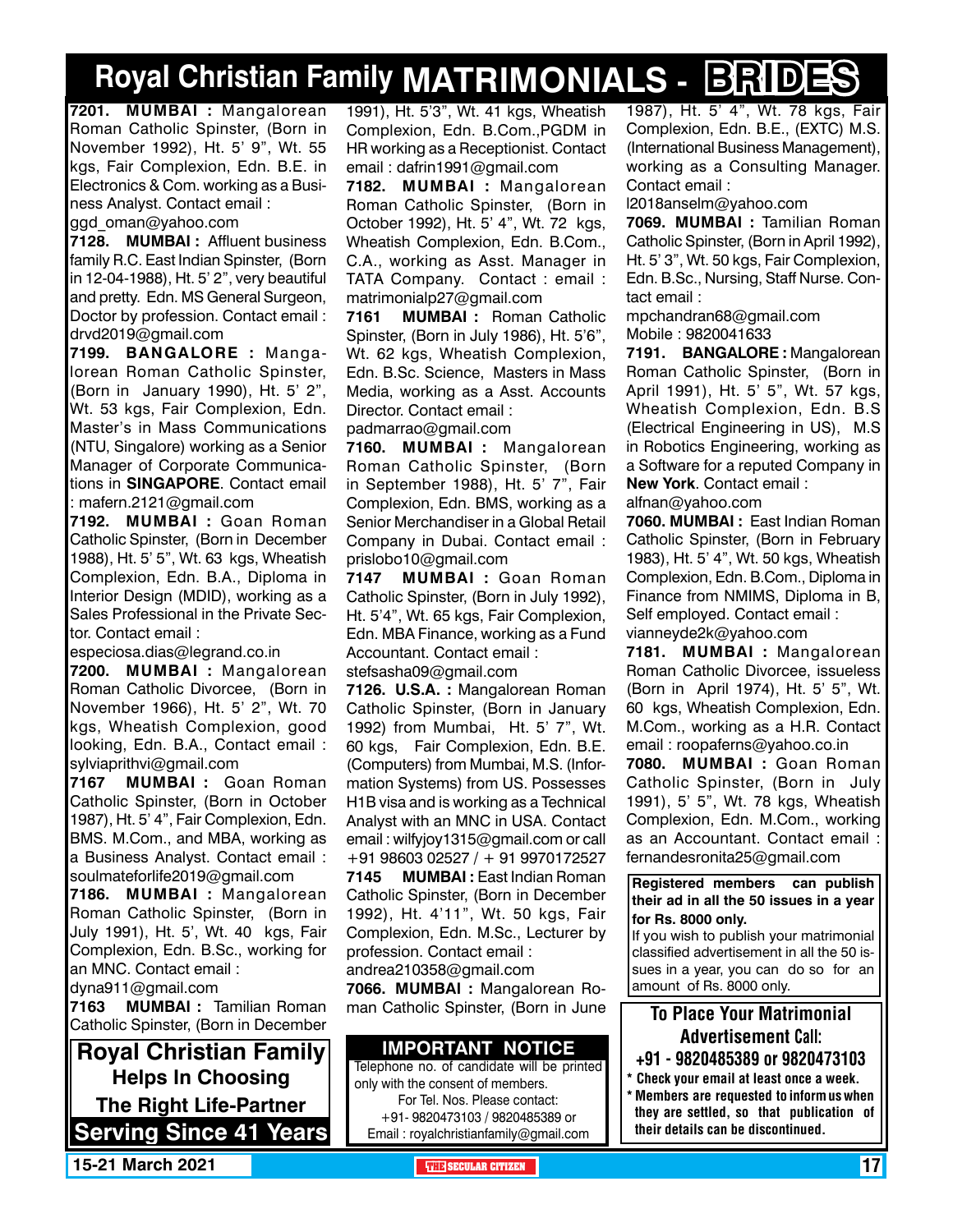## **Straight Talk Decoding chhotebhai's 'THE JERUSALEM CODE'**

### -*\*Fr. Cedric Prakash SJ*

Decoding is never child's play! But when one is entrusted with the task of sifting and sieving the past, present and future, the fact from the fiction, the possibility from the impossibility, the probability from the improbability, the simple from the complex, then one is not merely decoding but in actuality, developing a new code as complicated and essential as one's DNA!

'The Jerusalem Code' is exactly that: a significant attempt to give the Church (particularly in India) a new code which prompts for a more sincere examination of conscience and deeper commitment; for reform and renewal. The author himself puts it succinctly in the Preface saying, *"This book is an honest attempt to study the life and mission of the church in the Past and present, and to present a vision of the church of the Future"*.

chhotebhai (who begins his name with a small letter 'c') is no stranger toScripture, Theology, Church History and to the Catholic Church at large; he isan erudite scholar grounded in painstaking research. 'The Jerusalem Code' is his fifth book; besides he has also authored hundreds of articles on a whole range of subjects. chhotebhai is a former National President of the All-India Catholic Union and a former Director of the International Council of Catholic Men; all his writings therefore are naturally shaped with the deep experience and richexpertise he has garnered through his involvement in various institutions and fora, both within and outside the Church.He believes in 'Straight Talk' which sometimes also gets him into controversy.

'The Jerusalem Code' is no 'Da Vinci Code' but in a very different way, asgripping! It is a ready reckoner for those who would like to have a glimpse of the Church's past and a more studied understanding of the present. The

final section which delves into the 'Future' is perhaps the most fascinating: it takes the reader on a heady roller-coaster ride of what could be the Church of the future. Yes, there are fantasies (and the author has the right to fantasize); but the nine chapters here cannot be wished away, because in the light of today's realities, they do make plenty of earthy sense and are pregnant with possibilities of a very different tomorrow.

The 356-page 'tome' (if it can be referred to as one) weaves delicately into a host of sensitive issues like papal infallibility, clericalism, celibate clergy, women priests, divorce and remarriage. There iscertainlyno ready-made, black and white answers to several of the issues which the author touches upon; however, the very fact that he does refer to some contentious matters, makes a concerned person reflect a bit more on these issues and see how best they should be addressed today.

In a fairly 'general' work like this,when many issues are addressed, some seemingly important ones are left out. This is to be expected. The author never makes a defense of trying to address all issues that are at stake. chhotebhai takes legitimate pride of his devotion to St Francis of Assisi, to being a kind of a Franciscan himself (changing his name to 'chhotebhai' meaning 'friar minor' or 'little brother') and of his unabashed delight of Pope Francis' papacy and teaching (including the fact that the Pope is named after Francis of Assisi).Throughout the book, chhotebhai makes no effort to hide his proclivity to Franciscan spirituality and to Ignatian spirituality; the book is heavily referenced to Jesuit authors, examples and to a typical Jesuit way of proceeding which includes 'the discernment of spirits' to 'the prophetic role of the laity'

Very symbolically,chhotebhai completed writing the manuscript of his book on 4 October 2020, the Feast of St Francis of Assisi. On that very day PopeFrancis gave to the world his latest Encyclical 'Fratelli Tutti'; on hindsight, chhotebhai could have perhaps added another Final Chapter to his book with the title 'Past, Present, Future' with some key insights from the radical and transformative message of 'Fratelli Tutti'. This would certainly have qualitatively enhanced the direction which 'The Jerusalem Code' provides.

That apart,chhotebhai, through his pathbreaking book, has done a great service to the Church in India. There is today a lamentable decline of serious reading in Church circles, leave alone scholarship. Many tend to get overwhelmed with superficial communication and instant 'education'. Given itscontents (both facts and fiction, his-story and her-story) 'The Jerusalem Code' is like a breath of fresh air; a must-read forall: particularly Bishops, priests and religious, for those in formation and for all laity. Eminent Theologian Rev Dr. T.K. John SJ in the 'Foreword' to the book,appropriately defines chhotebai's role *"In the area of religion we have believers with a heightened sense of the right order established by God who are concerned with the full compliance with the divine plan for the human family. God's plan and initiatives are for the welfare of God's people. God's ambassadors are expected to facilitate compliance with the divine plan for the people"*

'The Jerusalem Code' does exactly that! It is straight talk with an old code in a new idiom; very similar to God's command to St Francis of Assisi, *"Go and Repair my Church!"*

*The Book can be ordered from: INDIAN CATHOLIC FORUM Mega Mall, 3rdFloor, Noronha Crossing, 63/2C The Mall, Kanpur-208001 Email: noronha.kp@gmail.com Tel: 9415130822 Price: Rs 399/-, US\$10, Euros 8com )*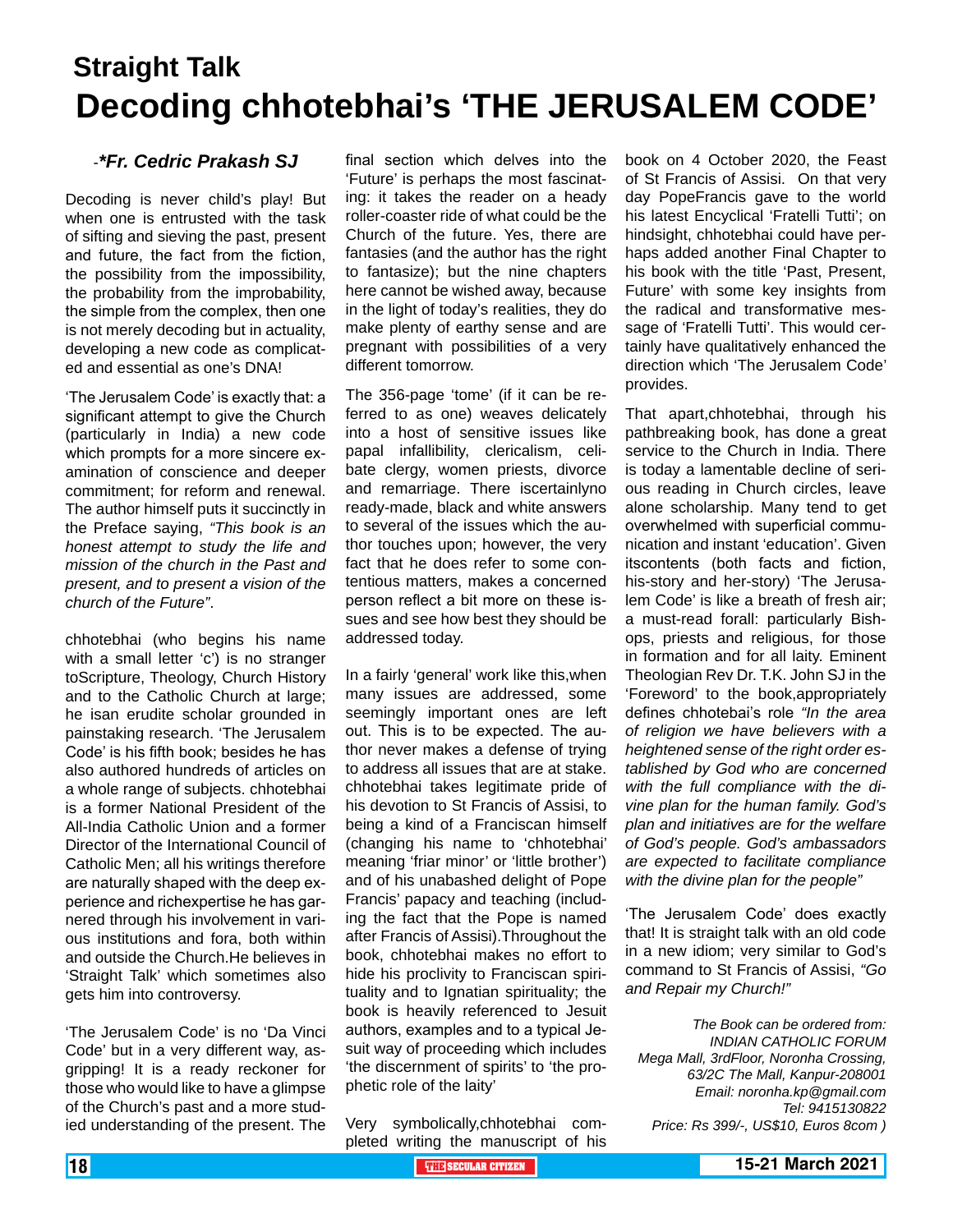## **Waiting On The Wings For Women's Day Celebrations**

International Women's<br>
Day, originally called<br>
International Working<br>
Women's Day, is celebratnternational Women's Day, originally called International Working ed on March 8 every year. We are hoping to get further benefits for both working women as well as housewives of this nation, which we respect women all the time. The Panchsheel of Nari Sushakti is paving way of exhibiting the talent of women entrepreneurs,

sports women, Women achievers, talent search of women, women coming to the fore from the lowest strata of society and climb a top spot and that includes climbing Mount Everest at the age of 13. It is a different women's world and wish to share their mo-

mentary joy and celebrate womanhood with fun and enthusiasm and honour them at an appropriate time of the year.

First and the foremost is women's sense of self *Jayanthy Subramaniam* We generally propagate worth, which goes a long

way in building confidence among women of this generation. Women are not caged parrots as in olden days and they are free to go around and achieve things in various fields with confidence and conviction. Women rule the roost in the offices, companies and at the same time make our dream come true in our household as well. Women are confident and they will to work and achieve targets in the stipulated time. Women's day brings out the best of the best in a world dominated by men. There is double speak on celebrating this special day.

The purpose of this article is not to dampen a woman's spirit but to give the pride of place for them. I am not saying that you stop celebrating this special day. All I am saying is that this Women's Day, look around you. Do you see or know someone who needs help? A woman who is probably not as



lucky as you? Lend her a hand, help her out. If that is not feasible, because I know a lot of such women are just not ready to come out of the situation, then lend them a shoulder or an ear. And when they are ready, they will let you know. It will prove far more satisfying than getting that designer hand-

> bag at dirt cheap price. Women at the workplace should be respected all the time and need not be given testing times for getting their favour.

the need for equal ac-

cess to opportunities and resources to women. Despite all the efforts taken in an Independent India, women suffer in silence. India still has a high number of female foeticide, in some places it gets worse—a new born baby girl's neck is snapped so that the burden in the family is destroyed forever. Her ordeal does not end there, often one hears of marriages stalled or turning sour owing to dowry or due to the lack of it. Domestic violence, verbal abuse, cruelty are all sometimes just a part of the lives of so many women in our country. Leaders should find ways and means to make a much easier way of survival for women without harming them in any way.

Women should be given the power to regulate and control their own lives in a respectable manner. It is time to give respect and take respect from the better half rather than fighting for trivial matters. Money plays the villain. But women work as the watchdogs, take prudent decisions by saving money for the rainy days and keep a cool composure during both rain and shine. Women transact online to invest

in shares and help the family during financial difficulties. Even without a sound educational background they manage accounts better than men.

Women come out in open without fear and their ability to contribute to more social and economic order surprises all including men. Despite all their attributes to society, the researchers at the Michigan University found that 10% of the women surveyed had experienced the most severe form of harassment in the male-dominated environments. We had a woman Prime Minister and a President in the past but the outlook on women hasn't changed much. Leave alone the accolades, awards and felicitations on this day, let also have a broader outlook in dealing with women issues in the days to come and celebrate womanhood in the best way possible in a competitive world where there is no difference between men and women.

To tackle the realities of workplace bias, business leaders need to embrace an innovative proven approachchanging mechanic rather than mindsets to design bias out and equity in, and hardness the collective intelligence of their employees. Accelerating gender equality matters now more than ever, with the pandemic hitting women harder. It's time to act—failure to do so threatens to push the gender equality timeline by more than 50 years.